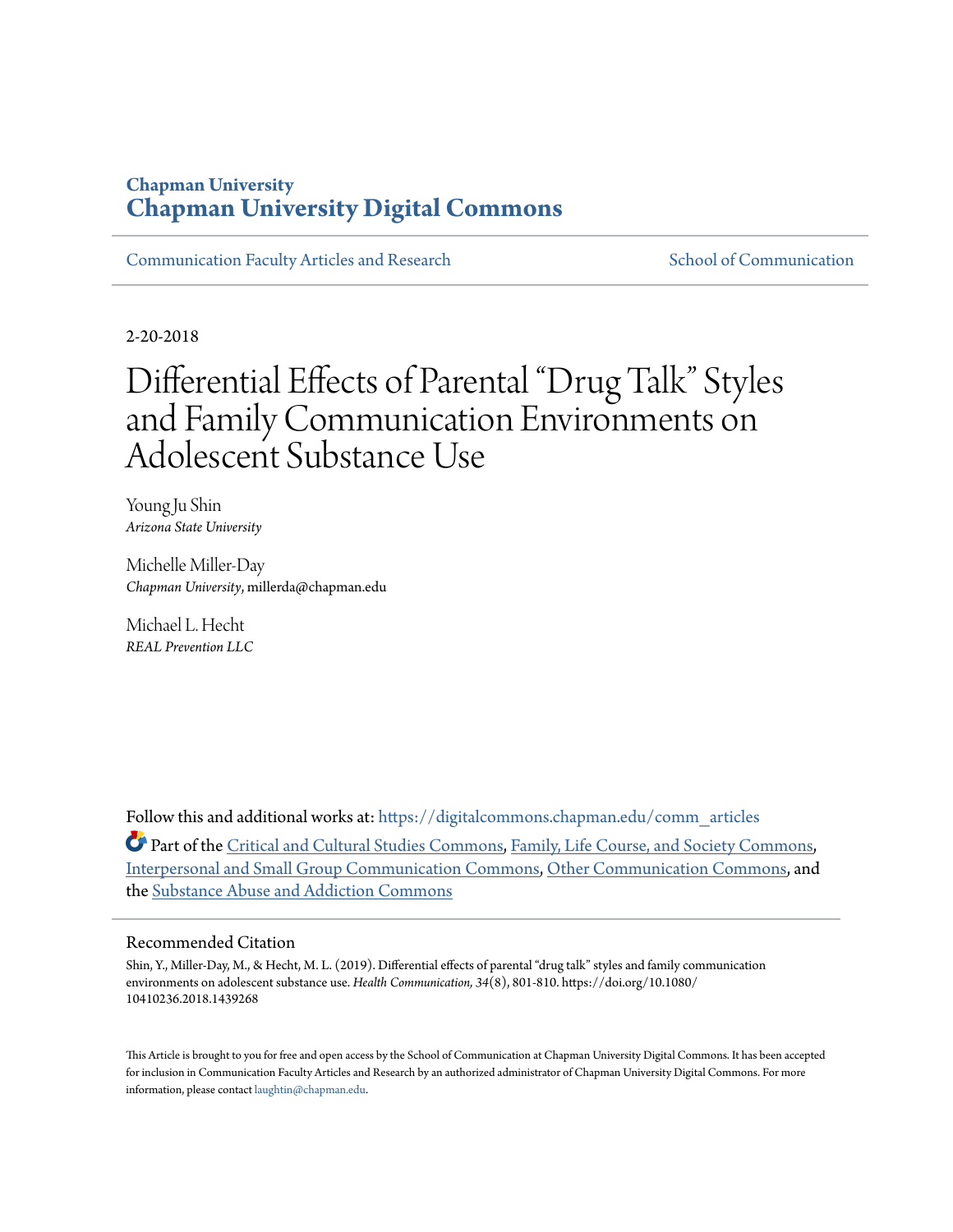## Differential Effects of Parental "Drug Talk" Styles and Family Communication Environments on Adolescent Substance Use

#### **Comments**

This is an Accepted Manuscript of an article published in *Health Communication*, volume 34, issue 8, in 2019, available online at [DOI: 10.1080/10410236.2018.1439268.](https://doi.org/10.1080/10410236.2018.1439268) It may differ slightly from the final version of record.

## **Copyright**

Taylor & Francis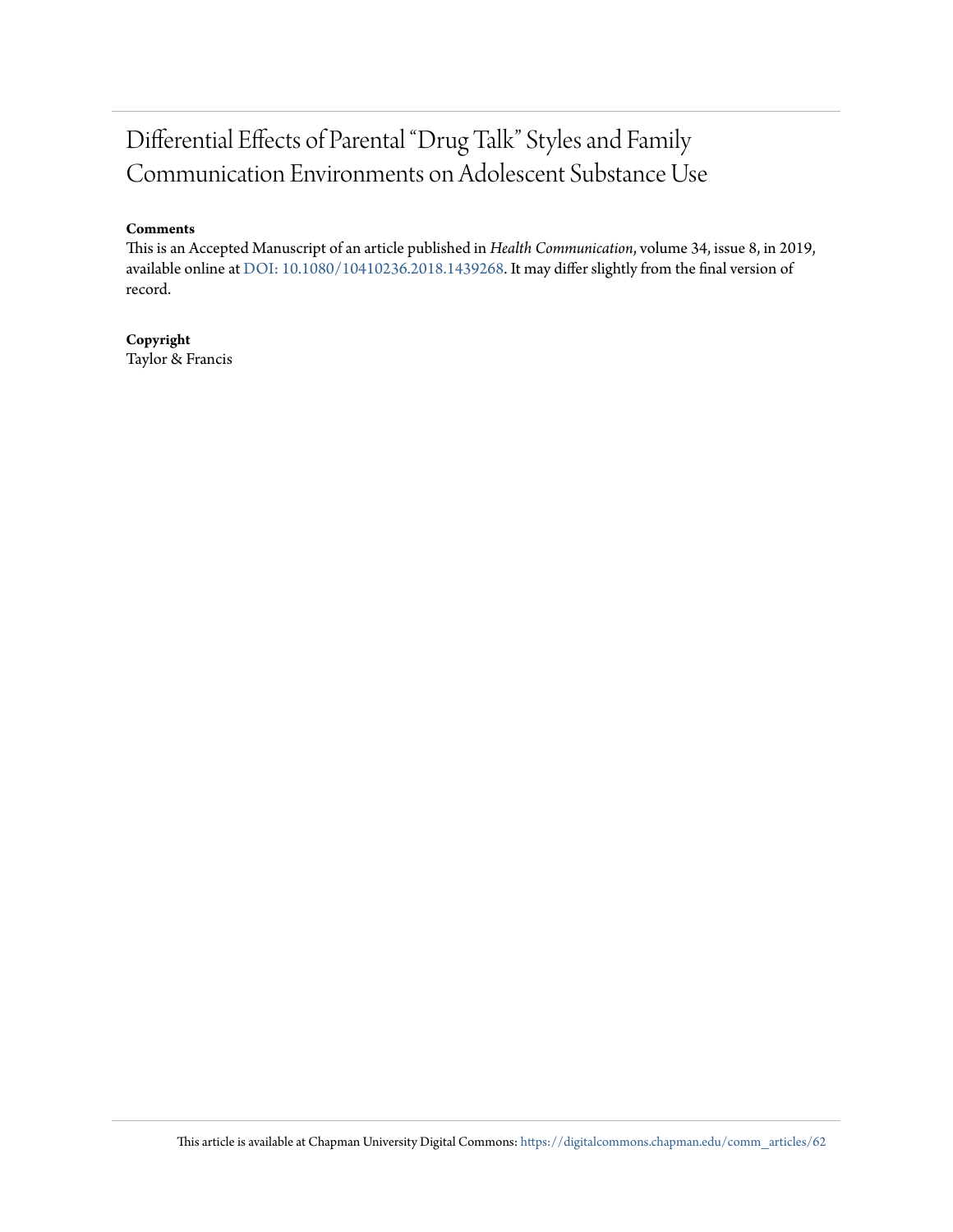#### Running Head: PARENT-ADOLESCENT DRUG TALK STYLES

### **Differential Effects of Parental "Drug Talk" Styles and Family Communication**

#### **Environments on Adolescent Substance Use**

1 YoungJu Shin

2,3Michelle Miller-Day

<sup>3</sup>Michael L. Hecht

#### **Author Note**

<sup>1</sup>Hugh Downs School of Human Communication, Arizona State University <sup>2</sup>Department of Communication Studies, Chapman University 3 REAL Prevention, LLC

This publication was supported by Grant Number R01DA021670 from the National Institute on Drug Abuse to The Pennsylvania State University (Michael Hecht, Principal Investigator). Its contents are solely the responsibility of the authors and do not necessarily represent the official views of the National Institutes of Health. Correspondence should be addressed to YoungJu Shin, Hugh Downs School of Human Communication at Arizona State University, 950 S. Forest Mall PO Box 1205, Tempe, AZ 85287, U.S.A.; Phone Number: (+1-480) 965- 6905; Fax Number: (+1-480) 965-4291; E-Mail: [Youngju.Shin@asu.edu](mailto:Youngju.Shin@asu.edu)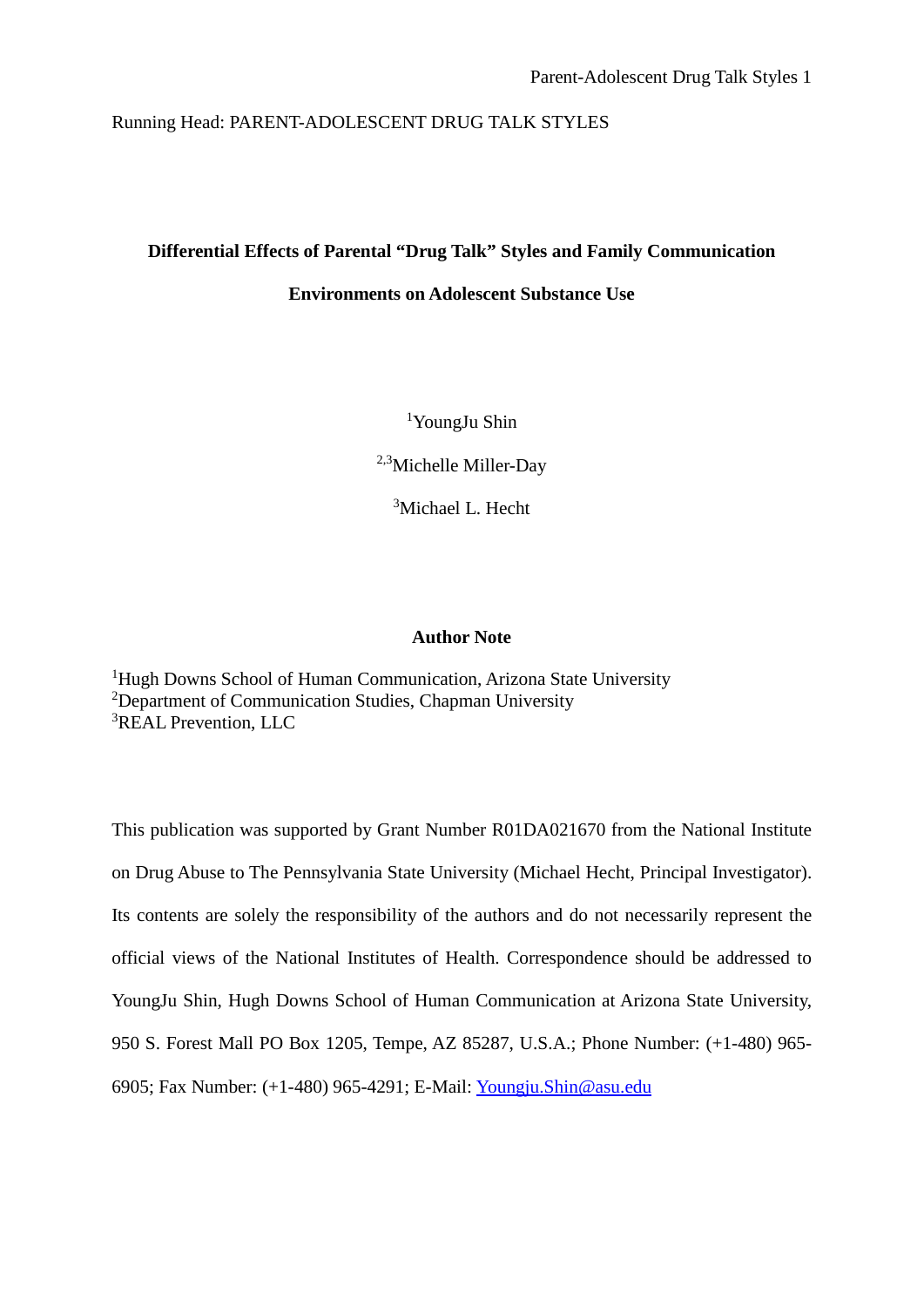#### **Abstract**

The current study examines the relationships among adolescent reports of parent-adolescent drug talk styles, family communication environments (e.g., expressiveness, structural traditionalism, and conflict avoidance), and adolescent substance use. ANCOVAs revealed that the 9<sup>th</sup> grade adolescents ( $N = 718$ ) engaged in four styles of "drug talks" with parents (e.g., situated direct, ongoing direct, situated indirect, and ongoing indirect style) and these styles differed in their effect on adolescent substance use. Multiple regression analyses showed that expressiveness and structural traditionalism were negatively related to adolescent substance use whereas conflict avoidance was positively associated with substance use. When controlling for family communication environments and gender, adolescents with an ongoing indirect style reported the lowest use of substance. The findings suggest implications and future directions for theory and practice.

*Keywords:* drug talk styles, parent-child communication, family communication environments, youth substance use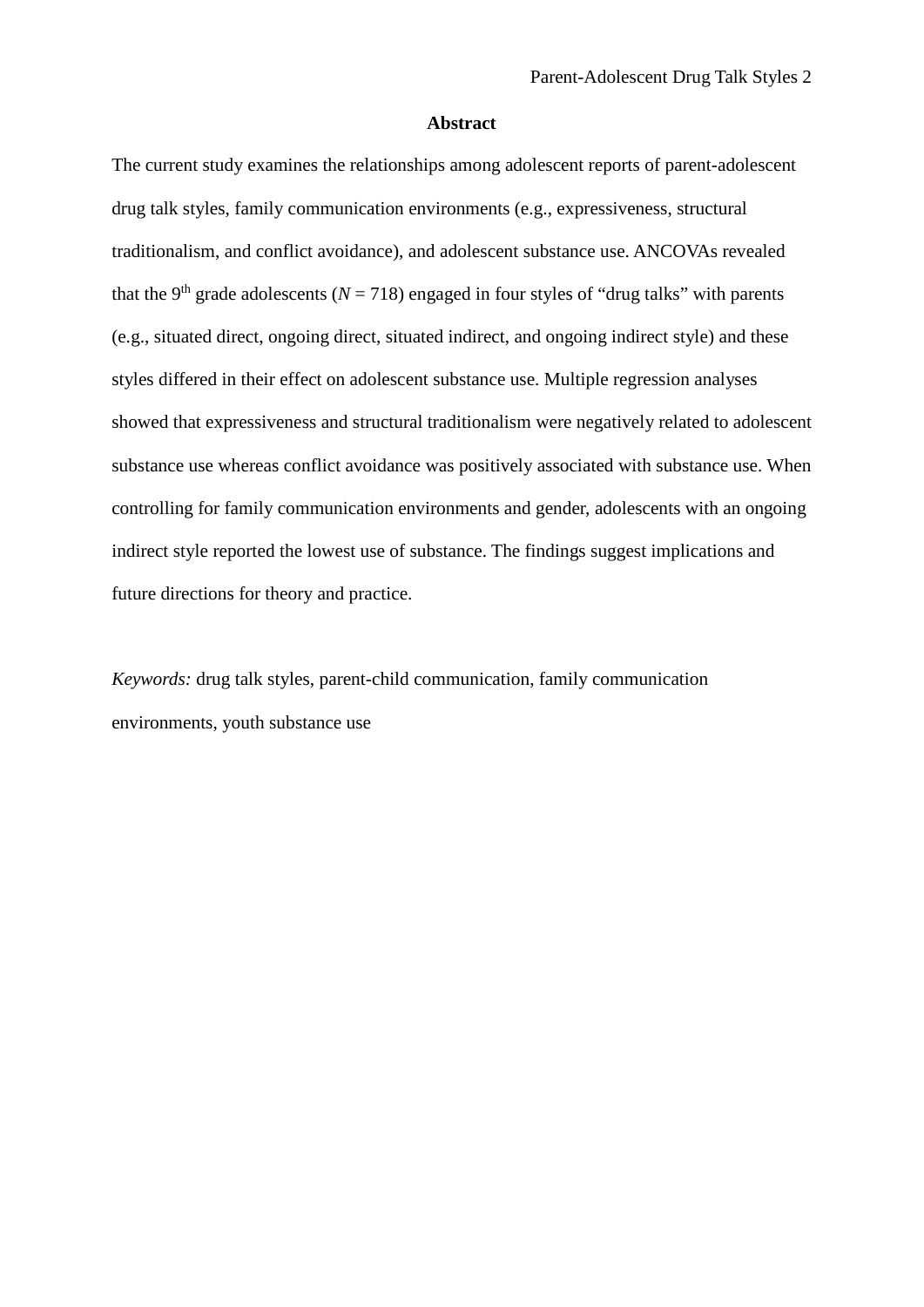## **Differential Effects of Parental "Drug Talk" Styles and Family Communication Environments on Adolescent Substance Use**

Substance use among youth causes significant public health concerns because early use and abuse of substances in adolescence is strongly predictive of later misuse in adulthood (Newton‐Howes & Boden, 2015; Spoth, Trudeau, Guyll, Shin, & Redmond, 2009). Many adolescents initiate substance use in middle school and then, as they grow older, substance use tends to increase drastically. For example, 8<sup>th</sup> grade students reported lifetime use of alcohol (23%), marijuana and hashish (14%), cigarettes (9%), and chewing tobacco (6%) that increases by the time they advance to  $12<sup>th</sup>$  grade (Johnston et al., 2018). Adolescent substance use also is problematic due to its positive relationships with other delinquent behaviors such as bullying (Kuntsche, Knibbe, Engels, & Gmel, 2007) or early sexual intercourse (Paul, Fitzjohn, Herbison, & Dickson, 2000). Considering the severe health risks and social costs associated with adolescent substance use (American Cancer Society, 2017), strategic prevention efforts need to be made by targeting early adolescents (ages11-14) to prevent their substance use (Choi, Krieger, & Hecht, 2013; Hargreaves, McVey, Nairn, & Viner, 2013).

Parents are often considered influential agents in preventing youth substance use (Shin & Miller-Day, 2017), with studies demonstrating the importance of understanding parent-child communication specifically regarding the topic of substance use (Baxter, Bylund, Imes, & Scheive, 2005; Boone & Lefkowitz, 2007; Kam & Middleton, 2013) as well as the effects of more general family communication environments (Pettigrew, Shin, Stein, & Van Raalte, 2017; Shin & Miller-Day, 2017) on youth substance use. Guided by a parentoffspring drug talk (PODT) model (Miller-Day & Dodd, 2004), the current study examines the role that parent-adolescent "drug talks" play as they are enacted within family environments. Thus, this study extends previous work by testing the links between youth perceptions of drug talk styles and family communication environments and substance use.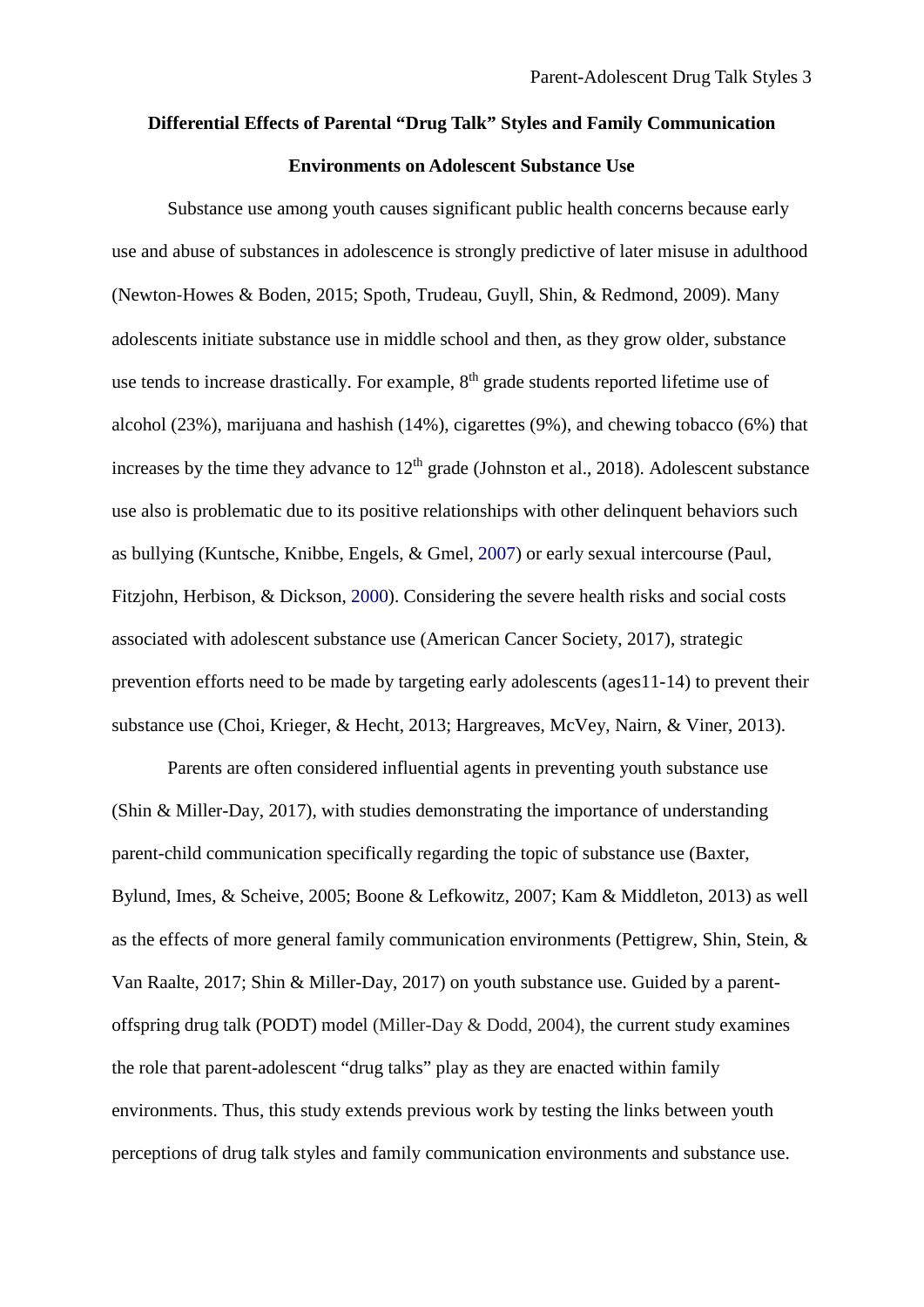First, we discuss the positive role of parent-adolescent communication about substances before turning to family communication environments.

#### **Parent-Adolescent Communication about Substances**

Parent-adolescent communication remains one of the most important substance use prevention strategies (Choi et al., 2017; Miller-Day, 2008; Reimuller, Hussong, & Ennett, 2011) with family communication scholars documenting the protective role of parents as antidrug socialization agents (Kelly, Comello, & Hunn, 2001; Shin, Lee, Lu, & Hecht, 2016, Shin & Miller-Day, 2017).

*Drug Talks.* Evidence shows that beyond the general quality of parent-adolescent communication in the family, "drug talks" or talk directly about substance use has significant effects on adolescent anti-drug norms, attitudes, intentions to use substances, and recent substance use behaviors (Kam & Yang, 2013; Miller-Day & Kam, 2010; Nash, McQueen, & Bray, 2005; Shin & Miller-Day, 2017). Choi et al. (2017) indicated that substance specific prevention communication (SSPC) refers to direct or indirect, preventive messages that focus on issues related to substances and substance use that may occur on an ongoing basis or at a few situated times during the adolescent's development and have a significant impact on adolescent substance use.

Miller-Day and Dodd (2004) conceptualized a parent-offspring drug talk (PODT) model based on two key dimensions: timing and directness. The timing dimension refers to situated versus ongoing messages, whereas the directness dimension is defined as direct versus indirect messages (Pettigrew et al., 2018). A *situated direct* style of PODT is characterized by one-shot conversations explicitly commenting on drugs and drug use while an *ongoing direct* style carries repetitive conversations about drugs and drug use. A *situated indirect* style refers to conversations that imply verbal hints about drugs and drug use and display nonverbal cues of parental disapproval of adolescent drug use on a special occasion,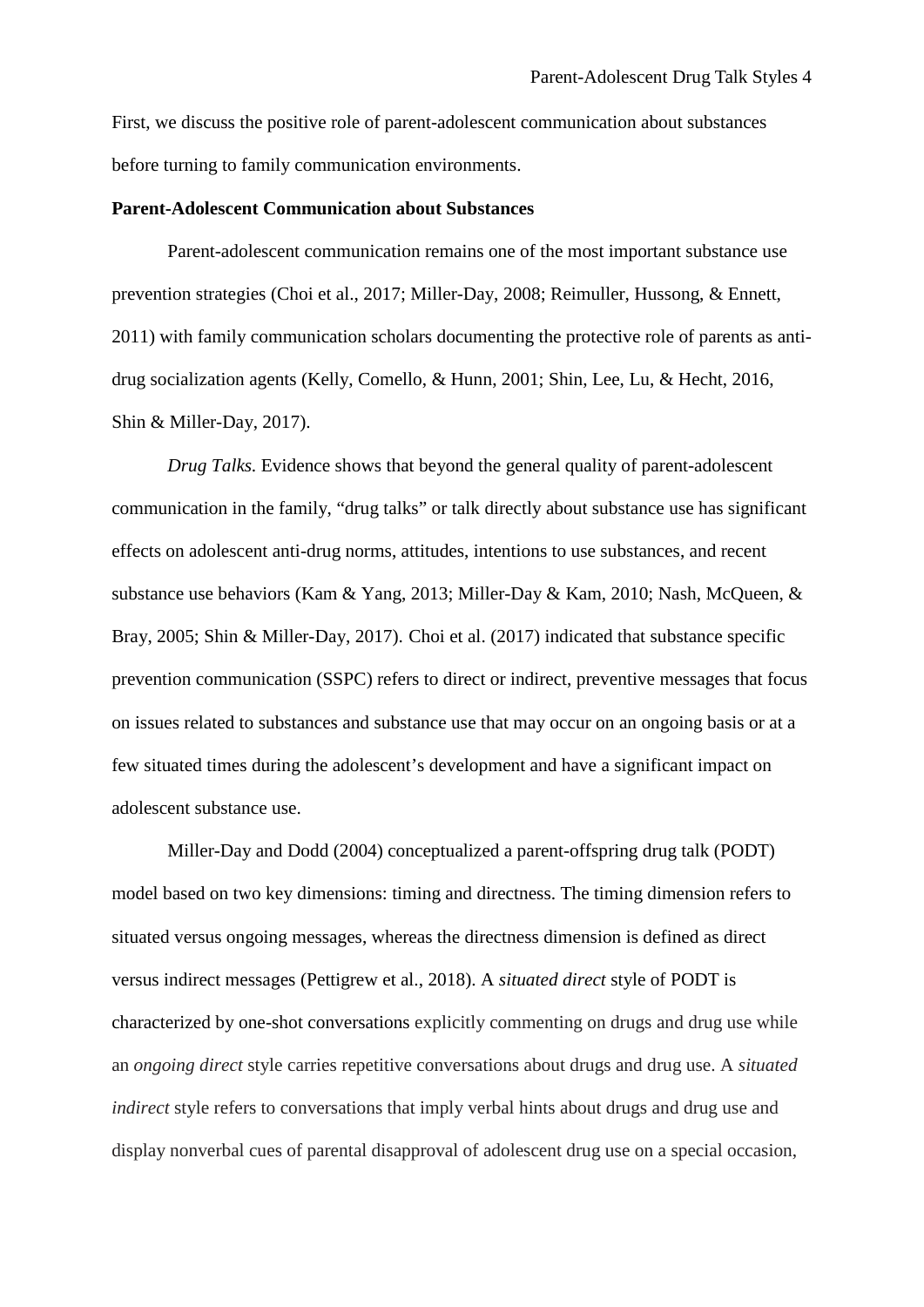whereas an *ongoing indirect* style deliver messages using verbal and nonverbal hints about drugs and drug use repeatedly over time.

Miller-Day and Dodd's (2004) PODT model has made a substantial contribution to the scholarship of family communication because it was the first to explore specifically parent-adolescent communication about substance use and identify four different drug talk styles using the dimensions of timing and directness. Rather than general communication constructs such as openness and frequency of conversation that characterize previous work, this model demonstrated the importance that communication effectiveness is not topic invariant (Choi et al., 2017; Pettigrew et al., 2018; Shin, Pettigrew, Miller-Day, Hecht, & Krieger, in press).

However, despite its conceptual contribution, their original work was limited because their formative findings were based on college students' memory of conversations with parents during their adolescence. Young college students might recall conversations with parents if they were significant enough for them to remember in retrospect. It is possible, however, that college age students' memories may not accurately reflect parent-adolescent conversations. To extend this line of research, a recent study (Shin et al., in press) investigated youth perceptions of PODT and its longitudinal transitions over four different time points over two years. The findings suggested that adolescent reports of drug talk styles changed over time and parents tended to utilize a different drug talk style throughout the developmental period of adolescence, adapting their style over time. Many parents favored direct messages in early adolescence (e.g., beginning of  $7<sup>th</sup>$  grade) and then tapered off to indirect messages as the student entered high school. Although Shin et al.'s research (in press) offered insight about the longitudinal transitions in parent-adolescent drug talk styles, their findings remained limited because the styles were not linked to adolescent substance use behaviors.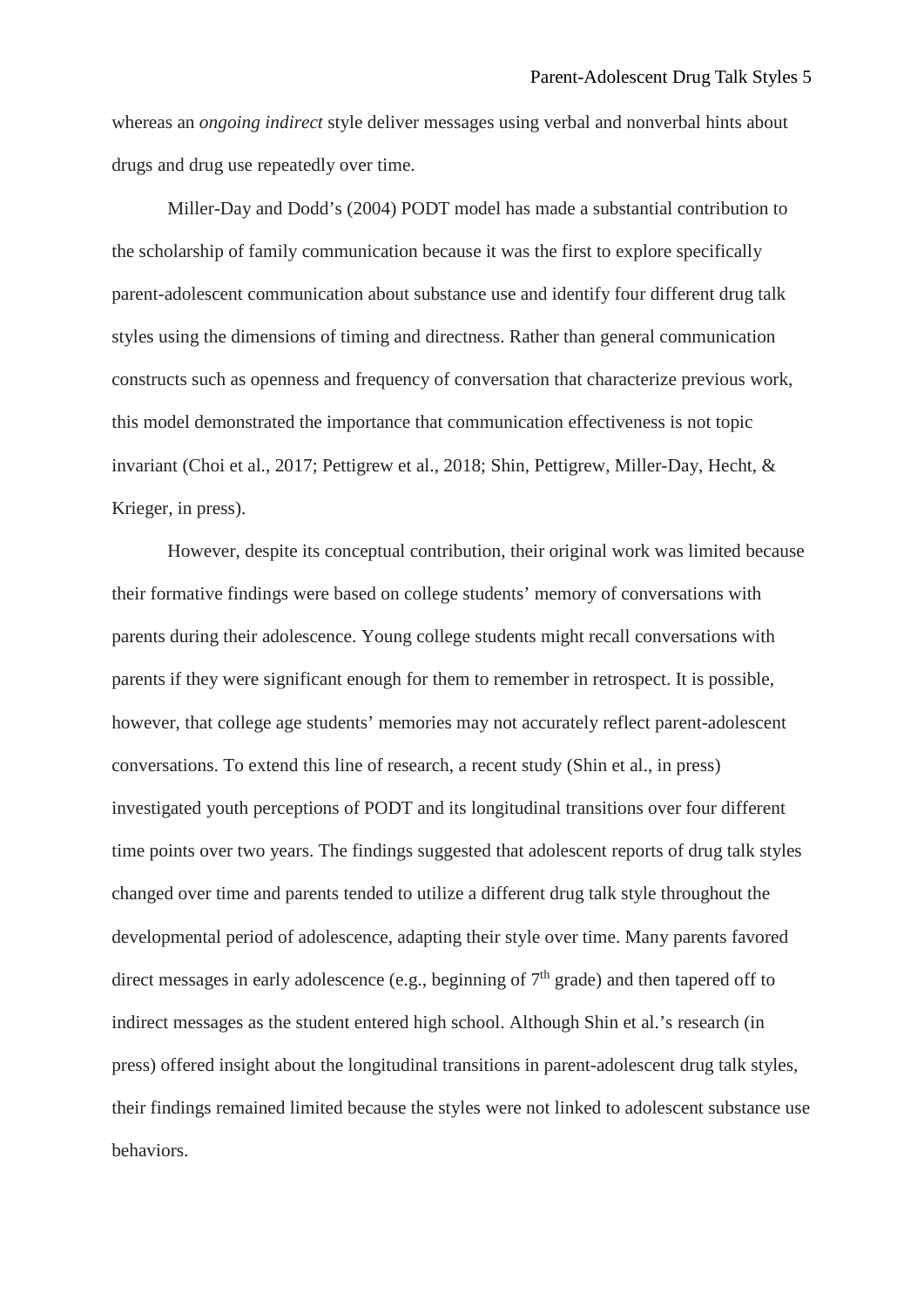The present study seeks to fill a research gap by examining the associations between different drug talk styles and adolescent substance use. Guided by Miller-Day and Dodd's (2004) PODT model, this study tests if there are significant differences in adolescent lifetime substance use, depending on drug talk styles. The following is the first study hypothesis:

H1: There will be significant differences in adolescent lifetime substance use, depending on drug talk styles.

Drug talks do not exist in isolation. Rather, over time, they emerge from family environments that provide a context for these talks. We now turn to discuss the importance of family communication environments in adolescent substance use.

#### **Family Communication Environments**

The theoretical construct of family communication environments (FCE) is derived from family communication patterns research (Ritchie, 1991; Ritchie & Fitzpatrick, 1990) and identifies expressiveness, structural traditionalism, and conflict avoidance as key dimensions of communication climate (Fitzpatrick & Ritchie, 1994; Koerner & Fitzpatrick, 2002a). The expressiveness dimension suggests variant levels of open communication between parent and adolescent and structural traditionalism characterizes parents as emphasizing parental power and obedience. The dimensions emerge in juxtaposition with the conflict avoidance that emphasizes family harmony while suppressing conflict (Burns & Pearson, 2011; Fitzpatrick & Ritchie, 1994).

Prior studies show that there were differential effects of FCE dimensions on family functioning and well-being (Baxter et al., 2005; Koesten, Schrodt, & Ford, 2009; Schrodt, 2005, 2009). For instance, the dimension of expressiveness predicted positive family outcomes (Burns & Pearson, 2011; Schrodt, 2005), whereas structural traditionalism and conflict avoidance were negatively associated with family functioning (Schrodt, 2005, 2009). Although it is evident that FCE plays a key role in family interactions, less attention has been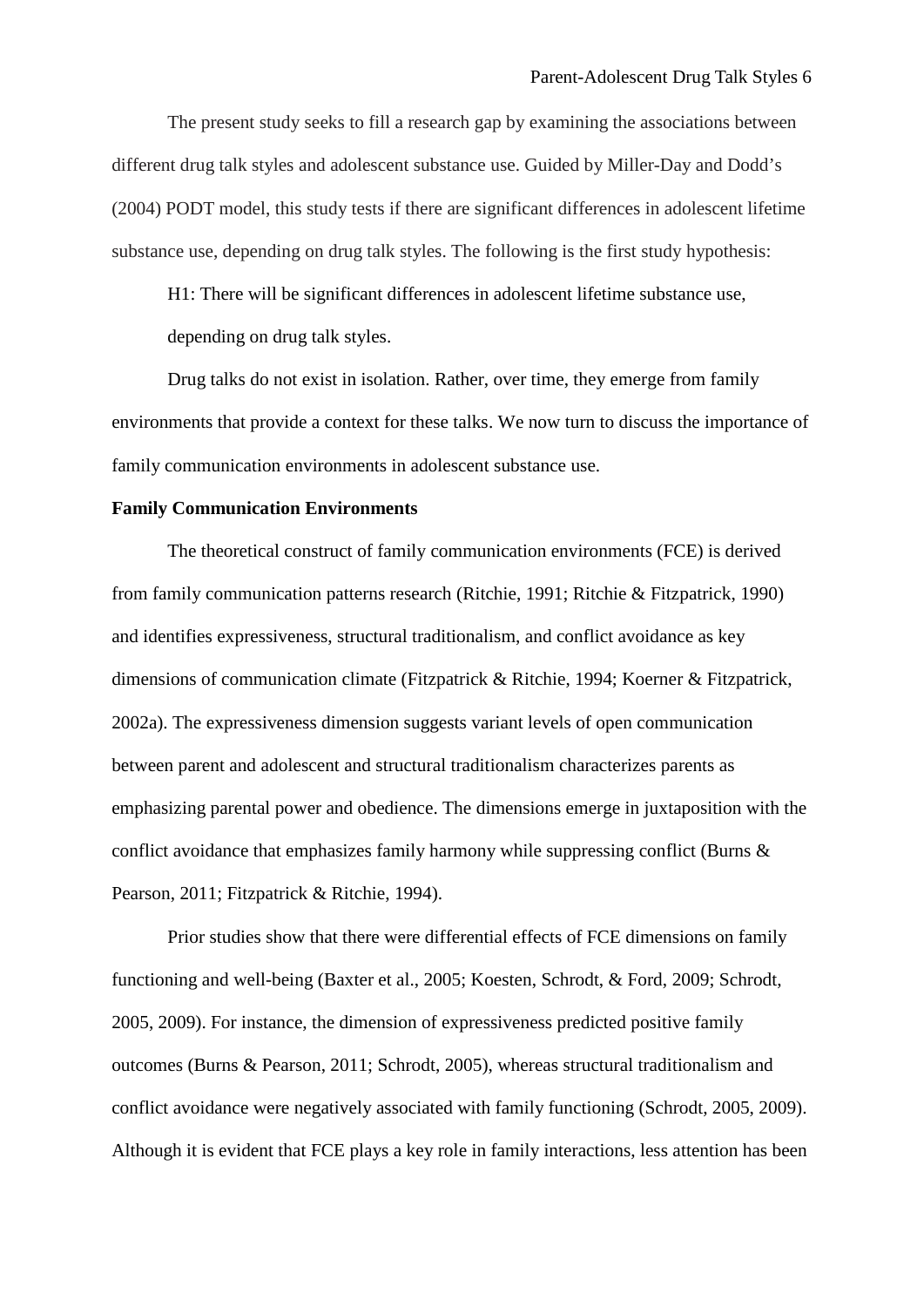paid to understanding its role in adolescent substance use prevention research and, in particular, as the context for drug talks. It seems logical that different family communication environments would provide substantively diverse contexts for addressing a difficult topic such as adolescent substance use.

Yet, to-date there has been little research investigating if these differing contexts diverge in their approaches to parent-adolescent drug talks. The few studies that have examined FCE and drug talks have found differences across the FCE dimensions (Choi et al., 2017; Pettigrew et al., 2017; Shin & Miller-Day, 2017). Pettigrew et al.'s study (2017) indicated that the expressive family communication environment was positively related to substance specific communication, which in turn led to decreases in lifetime alcohol use of adolescents in Nicaragua. Choi et al. (2017) conducted a longitudinal examination of parental expressiveness and adolescent substance use in the US and discovered that family environments that were generally expressive (open), with parents who directly addressed the topic of substances and substance use (active) was the most effective combination overall to prevent adolescent substance use, with the least effective being family environments that were not expressive (silent) and with parents who avoided directly addressing the topic of substances or substance use (passive).

Furthermore, Shin and Miller-Day (2017) revealed that the significant indirect effects of expressiveness on adolescent recent substance use were detected through both paths of parental anti-substance-use injunctive norms (parental disapproval) and personal antisubstance-use norms as well as parent-adolescent prevention communication about substance use in the media and personal anti-substance-use norms. On the other hand, the indirect effects of structural traditionalism were found via one path only from parent-adolescent prevention communication about substance use in the media to personal anti-substance-use norms. That is, as adolescents report higher levels of expressiveness and structural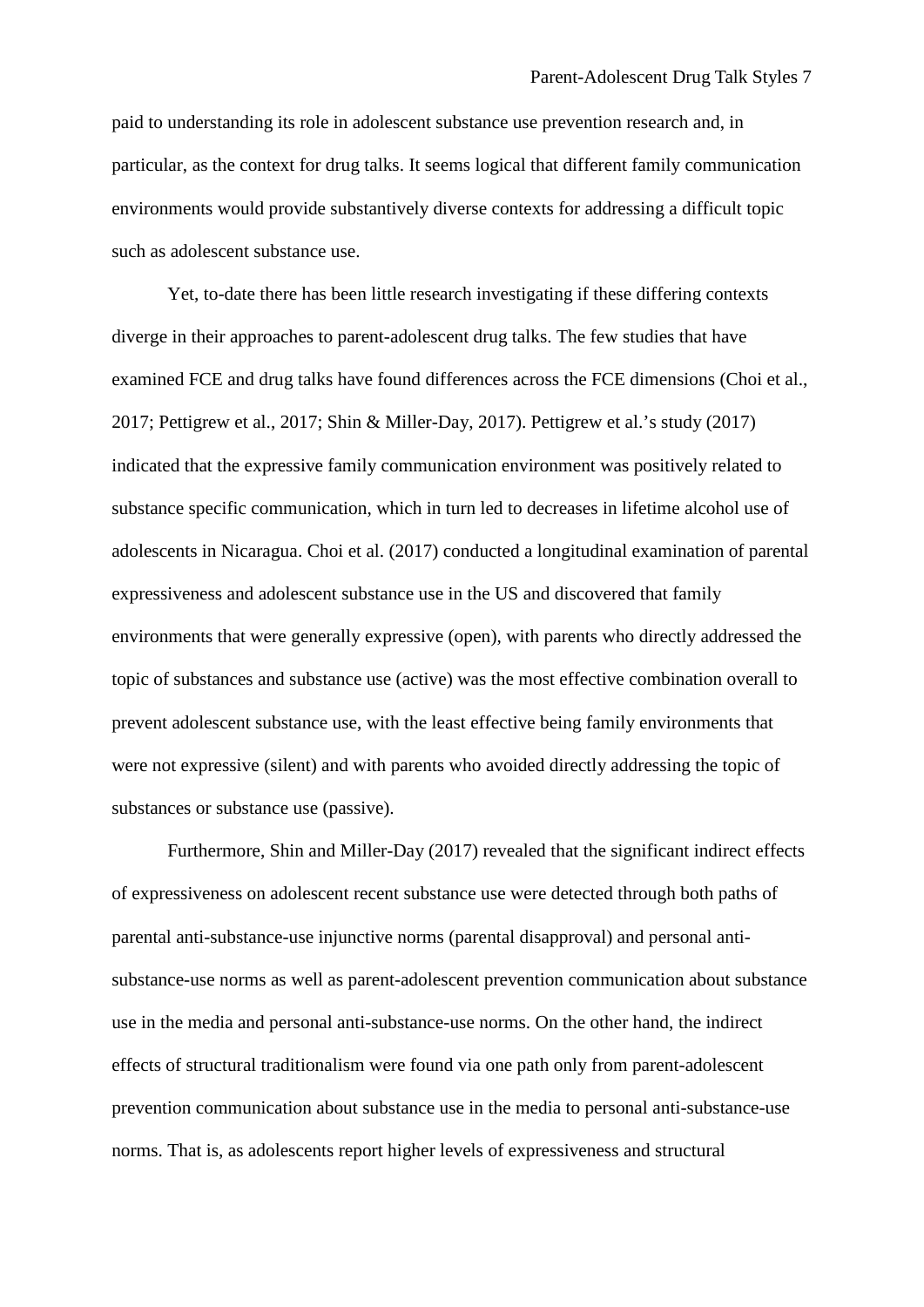traditionalism, their recent substance use behaviors decrease. However, conflict avoidance did not show significant indirect effects on adolescent substance use behaviors yet it did yield support for a direct effect on parental anti-substance-use injunctive norms only. These findings support the claim that the three dimensions of FCE predict differential outcomes. In other words, the effects of FCE are manifested through different processes of anti-substanceuse socialization. Based on the recent literature, the present study posits the second hypothesis:

H2: There will be significant differences in adolescent lifetime substance use in relation to family communication environments.

Given our hypothesized emphasis on parental messages about substances (drug talks), it is important to examine the relationship between drug talks and family communication environments. If we are correct then drug talks should demonstrate an effect above and beyond that associated with family communication environments. As result, we posted a third hypothesis examining whether differences of adolescent lifetime substance use based on drug talk styles are independent of family communication environments.

H3: There will be significant differences in adolescent lifetime substance use, depending on drug talk styles when controlling for family communication environments.

#### **Methods**

#### **Participants and Procedure**

Cross-sectional survey data were collected as part of a larger study evaluating a school-based drug prevention intervention in two Midwestern states (Colby et al., 2013; Pettigrew et al., 2014). Design limitations restricted the study to cross-sectional data, the limitations of which are discussed below. Forty-five minute, paper-pencil surveys were administered by university research personnel. Prior to the data collection, the hosting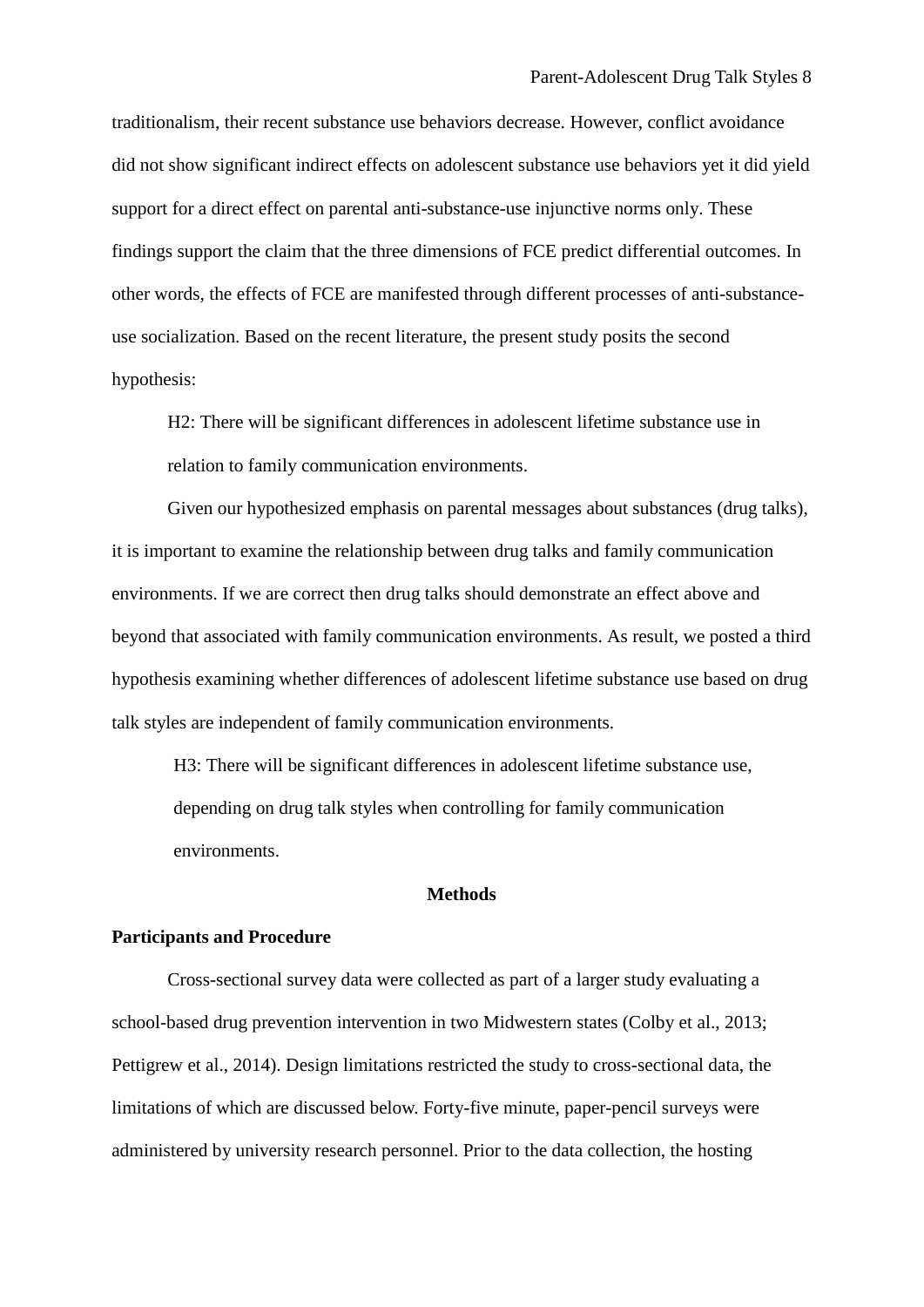university institutional review board approved all procedures of the present study and passive parental informed consent and active student assent forms were obtained.

Ninth grade students in the control condition constituted the current sample  $(N = 718)$ . These students did not receive any school-based substance use interventions during the time of data collection. The mean age for the participating students is 14.68 years (*SD* = .58) and 53.1% are male. A majority of participants self-identified themselves as European American (94%), African American (3%), Hispanic (2%), and Asian or Pacific Islander (1%).

#### **Measures**

**Parent-adolescent drug talk styles.** Guided by Miller-Day and Dodd's (2004) PODT model, a single item measure with four categorical response options was created to assess adolescent perceptions of each of the drug talk styles. Students were asked to respond to the item, "Please indicate which of the following scenarios most resembles how your parent has talked with you about alcohol, tobacco, or other drug use." Choices reflects the four drug talk styles as well as not having had such a talk: (1) "We have participated in 1-2 specific conversations about alcohol and other drugs, with my parent(s) providing me with information, guidelines, or advice" (*situated direct*), (2) "We participated in many conversations about alcohol and other drugs, with my parent(s) providing me with information, guidelines, or advice" (*ongoing direct*), (3) "I recall a few times when my parent(s) hinted to me in an indirect way about alcohol and other drugs without really providing me with any information, guidelines, or advice" (*situated indirect*), (4) "My parent(s) very often hinted me to in an indirect way about alcohol and other drugs without really providing me with any information, guidelines, or advice" (*ongoing indirect*), and (5) "My parent(s) never talked with me about alcohol and other drugs," ("*never talk*"). The participating students reported 14% situated direct style  $(N = 97)$ , 16% ongoing direct style  $(N = 118)$ , 36% situated indirect style  $(N = 256)$ , and 34% ongoing indirect style  $(N = 247)$ .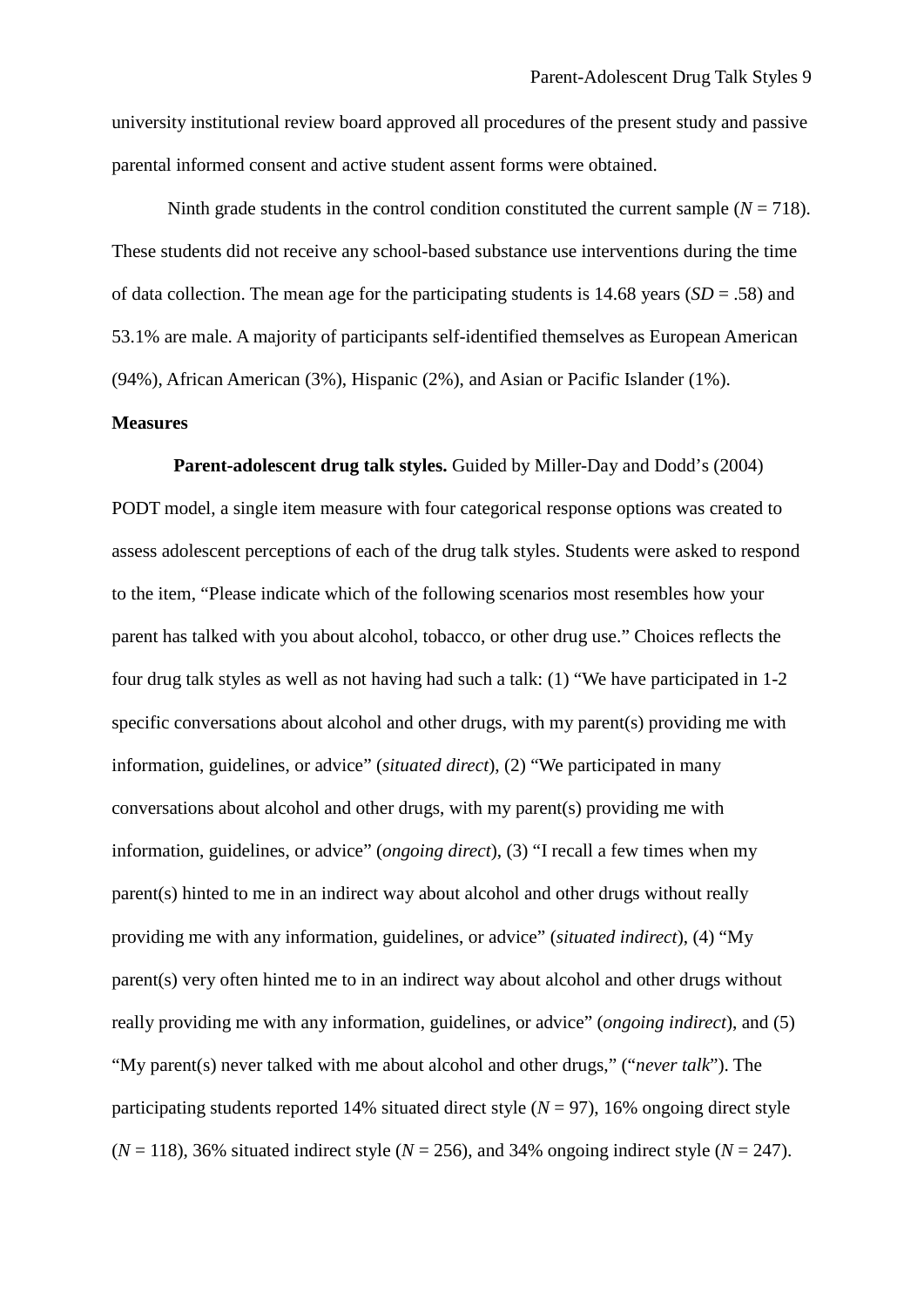No one reported "never talk".

**Family communication environments.** Fourteen items were adapted from Fitzpatrick & Ritchie's (1994) measure to assess three dimensions of FCE. Items from the adult version of the measure were modified to make them age appropriate for the current sample. For example, modified items asked "My parents encourage me to express my feelings" rather than "I encourage my child to express his/her feelings". Respondents used a five-point response scale ranging from never to all the time. Higher scores indicated a stronger association with each dimension. Cronbach's alpha was 0.91 for expressiveness (*M*  $= 2.70, SD = 1.11$ , 0.79 for structural traditionalism ( $M = 3.12, SD = .97$ ), and was 0.80 for conflict avoidance  $(M = 2.28, SD = 1.15)$  respectively.

Lifetime substance use. Hansen and Graham's scale (1991) was used to ask about adolescent substance use of alcohol, cigarette, marijuana and chewing tobacco in their lifetime. Students responded to four questions asking amount of substance use respectively. For example, the items asking the amount of alcohol use were answered by 9-point scale (e.g., "How many drinks of alcohol have you had in your entire life?", A "drink" = 1 bottle or can of beer, 1 glass of wine, or 1 shot of hard liquor) ( $1 =$ None. I have never had even one sip of alcohol to 9 = more than 100 drinks) ( $M = 4.16$ ,  $SD = 2.95$ ). Using 10-point scale, cigarette use was asked (e.g., "How many cigarettes have you smoked in your entire life?") (1  $=$  None. I have never had even one puff to  $10 =$  More than 20 packs of cigarettes) ( $M = 2.94$ ,  $SD = 3.00$ ). Marijuana uses were asked with 7-point scale (e.g., "How many times have you used marijuana in your entire life?")  $(1 =$  Never. I have never used marijuana even once to 7  $=$  more than 30 times) ( $M = 1.74$ ,  $SD = 1.49$ ). Chewing tobacco was answered by 8-point scale (e.g., How many times have you used chewing tobacco (chew, snuff, plug, dipping tobacco) in your entire life?) (1 = Never to 8 = More than 50 times) ( $M = 2.04$ ,  $SD = 2.13$ ). Higher scores indicated more use of substance.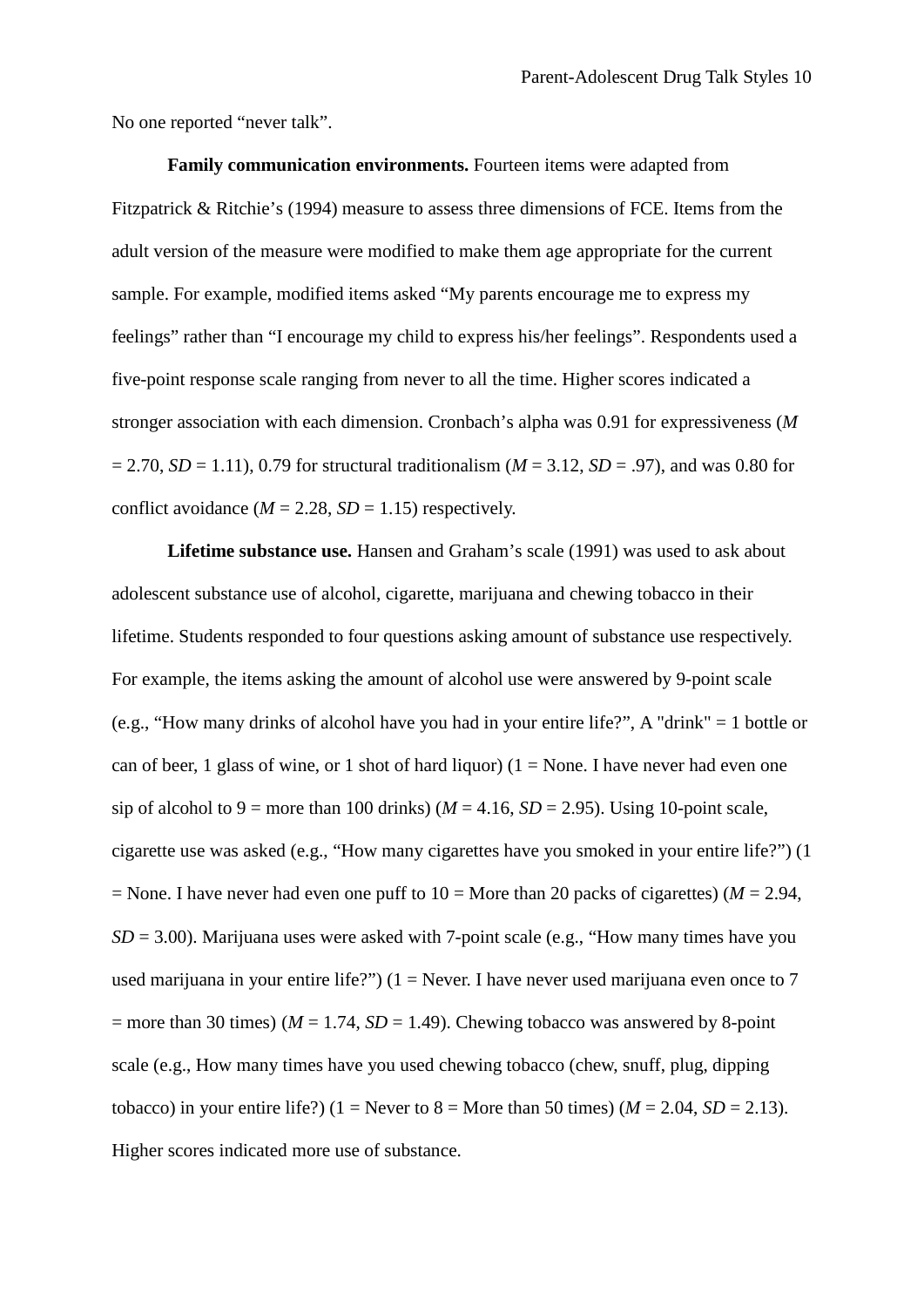**Gender.** Previous research well documents the differential effects of gender on substance use research (Evans, Grella, Washington, Upchurch, 2017; National Institute on Drug Abuse, 2016). Thus, gender (1 = male; 2 = female) was included as a controlling variable for analyses.

#### **Analysis summary**

Using SPSS software program, three sets of analyses were utilized to answer three research hypotheses. To address the first hypothesis, a series of analyses of covariance (ANCOVAs) were preformed to test if there were significant differences in adolescent lifetime substance use depending on parent-adolescent drug talk styles. Gender was included as a covariate. To answer the second hypothesis, a series of multiple linear regressions were run to examine the relationships among three dimensions of FCE and adolescent lifetime substance use. Gender was included, again, as a covariate. Lastly, to test the third hypothesis, a series of analysis of covariance (ANCOVAs) were conducted to test the differences in lifetime substance use based on drug talk styles, while controlling for FCE and gender as covariates.

#### **Results**

Four sets of ANCOVA were calculated using adolescent perceptions of drug talk styles as the independent variable and adolescent lifetime use of alcohol, cigarette, marijuana, and chewing tobacco as the dependent variables respectively. Significant differences were detected in lifetime alcohol use  $[F(3, 696) = 14.86, p < .001, \eta^2 = .06]$ , lifetime cigarette use  $[F(3, 701) = 21.79, p < .001, \eta^2 = .085]$ , lifetime marijuana use  $[F(3, 698) = 14.19, p < .001$ ,  $\eta^2 = .057$ , and lifetime chewing tobacco use  $[F(3, 701) = 4.30, p = .005, \eta^2 = .018]$ . Overall, adolescents reporting their perceptions of parents' ongoing direct style showed the highest use for lifetime alcohol, cigarette, and marijuana followed by situated direct, situated indirect, and ongoing indirect style. With regard to lifetime chewing tobacco use, adolescents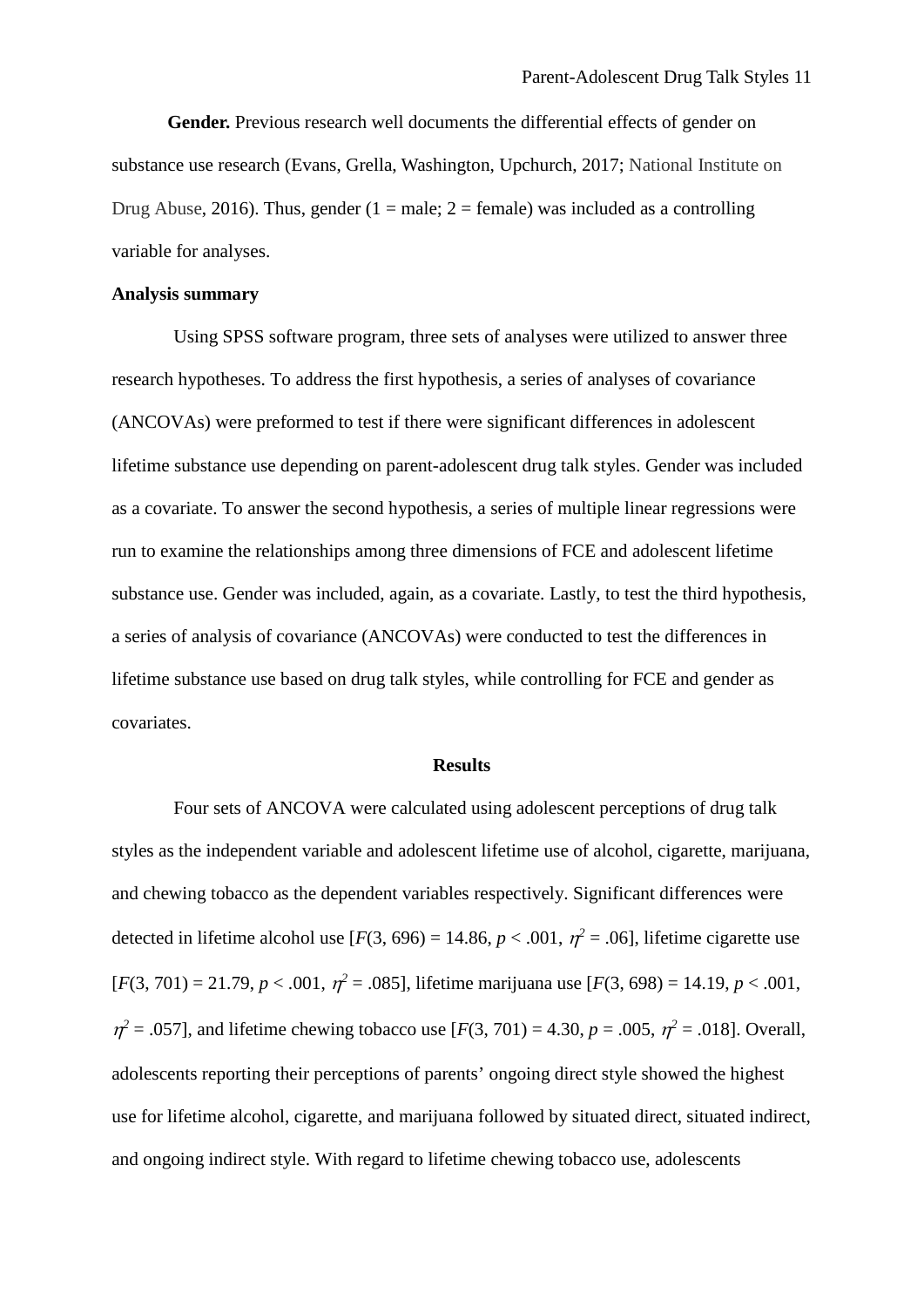reporting their perceptions of parents' a situated direct style showed the highest use, followed by ongoing direct, situated indirect, and ongoing indirect style. Next, Fisher's Least Significant Difference (LSD) post hoc analysis was conducted to compare differences of each style on substance use behaviors. Table 1 shows the descriptive means of lifetime substance use and ANCOVA results with the post-hoc analysis comparisons among four drug talk styles.

Next, a series of multiple regression analyses were performed to test if the three dimensions of FCE as the independent variables predicted adolescent lifetime use of alcohol, cigarette, marijuana, and chewing tobacco, while controlling for gender. Four sets of regression analyses revealed significant relationships for lifetime alcohol use  $[F(4, 678) =$ 11.55,  $p < .001$ ], lifetime cigarette use  $[F(4, 682) = 10.30, p < .001]$ , lifetime marijuana use  $[F(4, 679) = 8.85, p < .001]$ , and lifetime chewing tobacco use  $[F(4, 682) = 27.34, p < .001]$ . The analysis models explained approximately 6% of the variance for lifetime alcohol use, 6% of the variance for lifetime cigarette use, 5% of the variance for lifetime marijuana use, and 14% of the variance for the lifetime chewing tobacco use. The dimension of expressiveness was significantly and inversely related to lifetime alcohol use  $(\beta = -18, p < .001)$ , cigarette use ( $\beta = -15$ ,  $p < .001$ ), marijuana use ( $\beta = -10$ ,  $p = .013$ ), and chewing tobacco use ( $\beta =$ –.08, *p* = .028). Structural traditionalism was significantly and inversely associated with lifetime cigarette use ( $\beta = -0.20$ ,  $p < 0.001$ ) and marijuana use ( $\beta = -0.18$ ,  $p = 0.001$ ) as well as moderately and inversely related to chewing tobacco use  $(\beta = -0.09, p = 0.062)$ . Conflict avoidance was significantly but positively associated with lifetime cigarette use ( $\beta$  = .18, *p*  $<$  .001), marijuana use ( $\beta$  = .15, *p* = .003) and chewing tobacco use ( $\beta$  = .13, *p* = .009), as well as moderately and positively related to alcohol use  $(\beta = .10, p = .059)$ . That is, family environment characterized by expressiveness and structural traditionalism saw less substance use while those characterized by conflict avoidance saw more substance use. Figure 1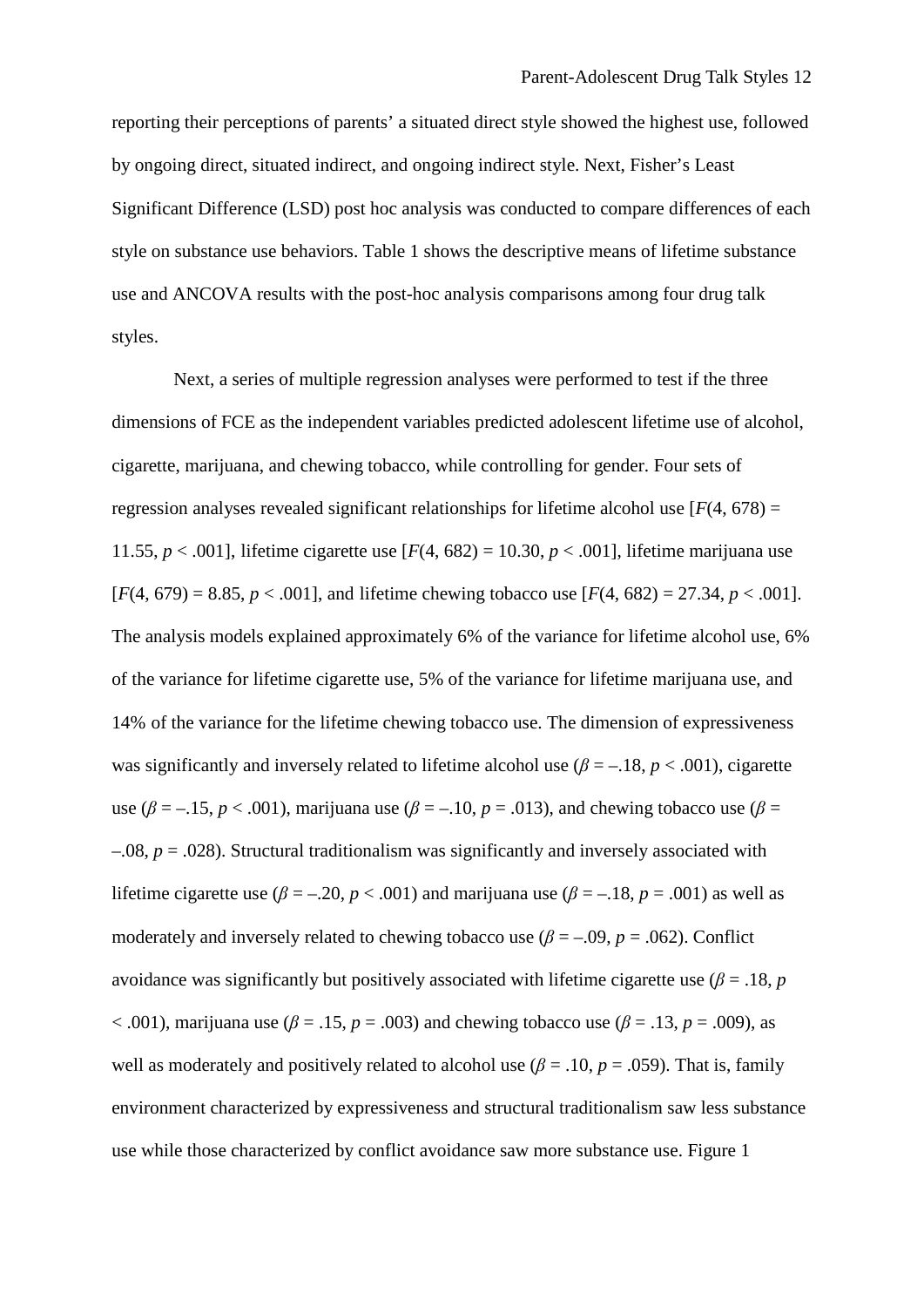presents the regression results.

Finally, four sets of analyses of covariance (ANCOVA) were conducted to test the differences of lifetime substance use based on drug talk styles, while controlling for FCE and gender as covariates. After controlling for these variables, significant differences were noted in lifetime alcohol use  $[F(3, 666) = 9.40, p < .001, \eta^2 = .041]$ , lifetime cigarette use  $[F(3, 666) = 9.40, p < .001]$ 670) = 14.12, *p* < .001, η*<sup>2</sup>* = .059], lifetime marijuana use [*F*(3, 667) = 8.86, *p* < .001, η*<sup>2</sup>*  $= .038$ ], and lifetime chewing tobacco use [*F*(3, 670) = 2.68, *p* = .046,  $\eta^2 = .012$ ]. The analysis models explained approximately 10% of the variance for lifetime alcohol use, 11% of the variance for lifetime cigarette use, 9% of the variance for lifetime marijuana use, and 15% of the variance for the lifetime chewing tobacco use. Fisher's Least Significant Difference (LSD) post hoc analysis revealed major comparisons as following: that is, youth reporting a situated direct style showed higher uses of alcohol, cigarette, and chewing tobacco than a situated indirect style. Youth reporting an ongoing direct style showed higher uses of alcohol, cigarette, marijuana, and chewing tobacco than an ongoing indirect style. Youth reporting an ongoing direct style showed higher uses of alcohol, cigarette, and marijuana use than a situated indirect style. Youth reporting a situated direct style showed higher uses of alcohol, cigarette, marijuana, and chewing tobacco than an ongoing indirect style. Table 2 shows ANCOVA results with the post-hoc analysis comparisons among four drug talk styles.

#### **Discussion**

The present study describes the relationships among parent-adolescent drug talk styles, FCE, and adolescent lifetime substance use. Guided by Miller-Day and Dodd's PODT model (2004) and building on Shin et al. (in press) and Choi et al. (2017) research, the findings reveal that four drug talk styles and three dimensions of FCE had differential effects on adolescent lifetime use of alcohol, cigarette, marijuana, and chewing tobacco.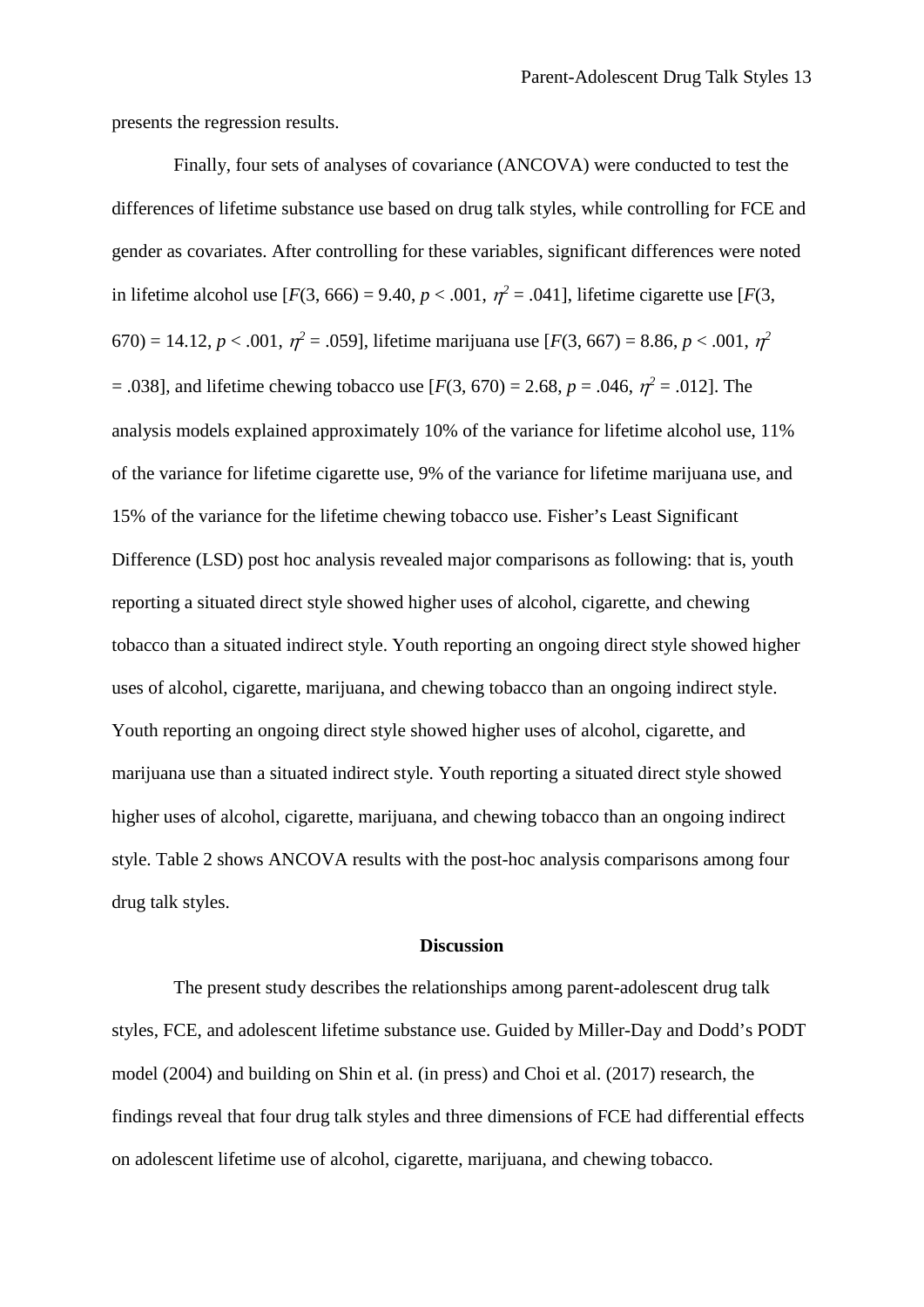#### **Drug Talk Findings**

Overall, an ongoing indirect style (e.g., hinting; nonverbal cues) resulted in the least alcohol, cigarettes, or marijuana use. This style of drug talk plays a more positive role than direct messages, a finding which contracts the past literature (Miller-Day & Kam, 2010; Shin et al., 2016). This surprising finding may be explained in a number of ways. Because the data reflect a cross-sectional survey of youth at the end of  $9<sup>th</sup>$  grade, it is plausible to assume that the participating students have been participating in talking about substance use with their parents for several years. This is consistent with past studies revealing that parents tend to initiate a situated direct and indirect drug talk early in adolescence such as the beginning of  $7<sup>th</sup>$  grade (Pettigrew et al., 2018; Shin et al., in press) and then transition their drug talk style to an ongoing indirect style as adolescents grow older (Shin et al., in press). By high school, indirect messages may replace more direct messages, serving as consistent reminders, reinforcing the direct messages and expectations articulated in early adolescence.

Additionally, it could be that the  $9<sup>th</sup>$  graders whose parents are directly discussing substance use with their child are those who have already initiated use; hence, those students receiving these direct drug talks would be associated higher use. Alternatively, parental information, guidelines, or advice may have heightened the adolescent's interest in experimenting with alcohol, cigarettes and marijuana. Future research should investigate parent-adolescent drug talks and adolescent substance use at specific developmental stage ranging from  $7<sup>th</sup>$  grade to  $12<sup>th</sup>$  grade and test whether a particular drug talk style remains significantly protective or generates a boomerang effect on adolescent substance use behaviors. Other theoretical frameworks might be useful to future research to further understand these unexpected findings. Some suggestions might be Reactance Theory (Brehm & Brehm, 1981) to understand possible reactance to parents' controlling language used in direct messaging about substance use as youth move into middle adolescence or Inconsistent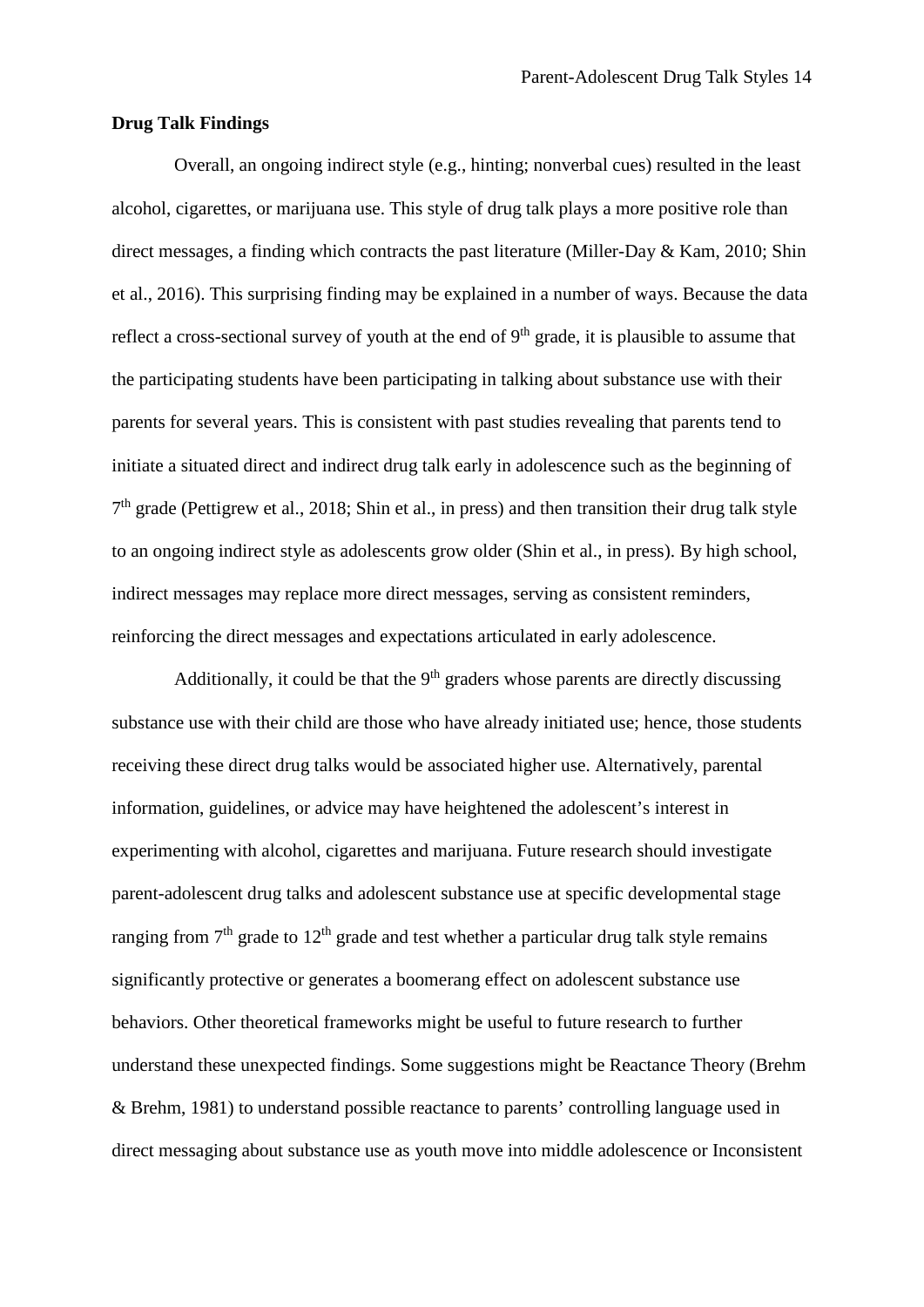Nurturing as Control Theory (Le Poire, 1995) to better understand the actual indirect and direct strategies parents are employing for substance use prevention as well as intervention.

#### **Family Communication Environments Findings**

The second major finding is that the FCE dimensions posited in previous research also are related to substance use. Consistent with other studies, expressiveness was significantly related to lower levels of use for all four substances while conflict avoidance was related to higher levels of use. However, structural traditionalism was significantly associated with lower lifetime levels of substance use, except alcohol. This finding reinforces other research highlighting expressiveness' positive role in family functioning and children's well-being (Burns & Pearson, 2011; Schrodt, 2005). It is reasonable to speculate that parents in an expressive family environment tend to invite a wide range of conversational topics including substance use and further encourage adolescents to share their opinions about such topics across adolescence.

Structural traditionalism was related to lower degrees of cigarette, marijuana, and chewing tobacco use, implying that adolescents in the family environment placing stronger value of family harmony and children's obedience to their parents reported the lesser degrees of cigarette, marijuana, and chewing tobacco use. Children raised in this environment learn to accept parental control and are socialized to follow parental rules about anti-substance-use. Previous research suggests that families with high levels of structural traditionalism may outline rules, consequences, and parental expectations about substance use in early adolescence (Choi et al., 2017).

Finally, conflict avoidance was positively associated with adolescent substance use behaviors, meaning that as adolescents reported more conflict avoidance in family communication, they were more likely to partake of alcohol, cigarette, marijuana, and chewing tobacco. These findings are consistent with previous literature documenting the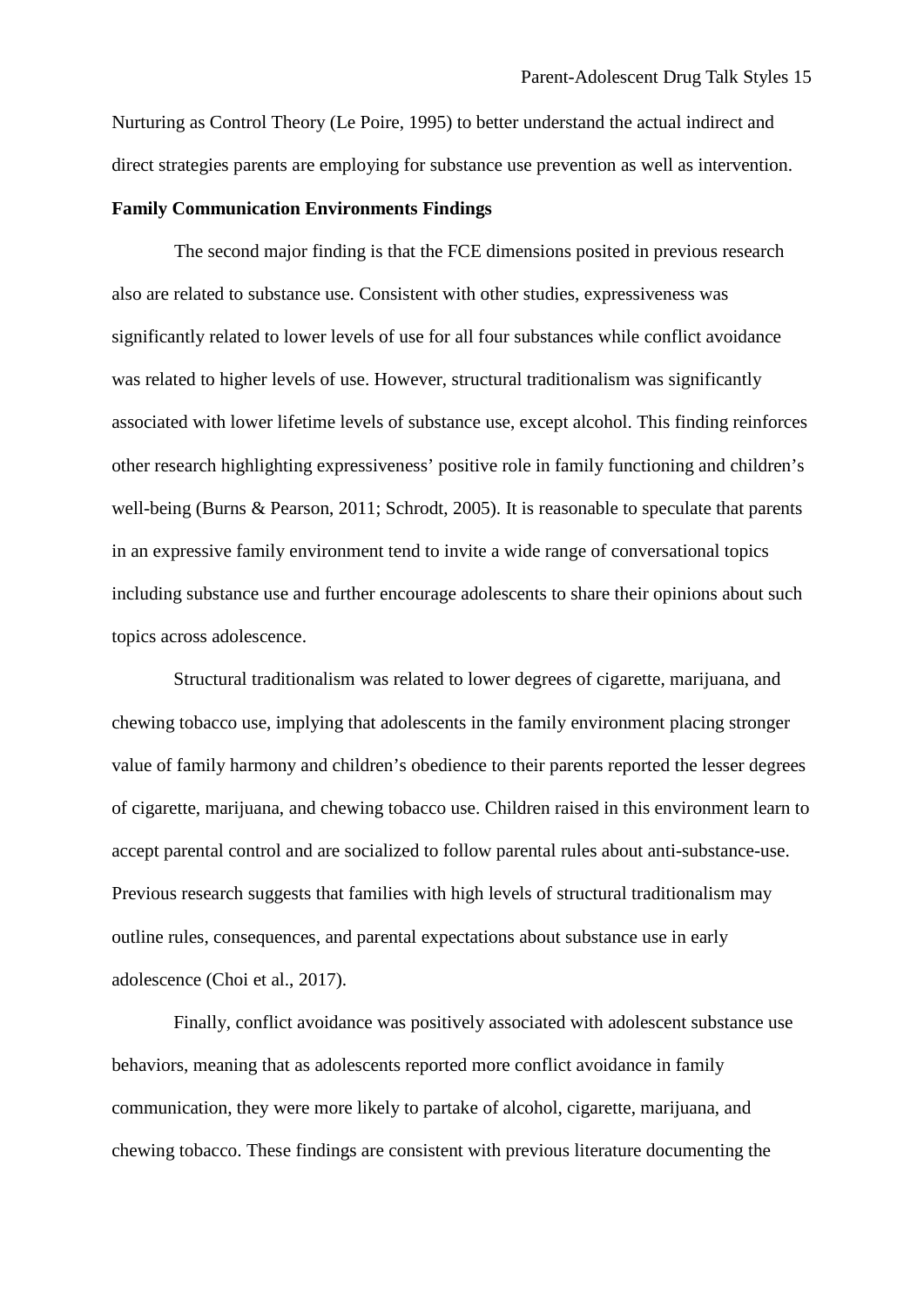negative effects of conflict avoidance on family functioning (Schrodt, 2005, 2009), yet contradict other studies indicating a protective effect of conflict avoidance on parental antisubstance-use injunctive norms. A recent study of Shin and Miller-Day (2017) revealed that adolescents in high conflict avoidant families were more likely to perceive parental disapproval of substance use that those in low conflict avoidant families. However, this current study suggests that adolescents in high conflict avoidant families report more substance use than those in low conflict avoidant families. The influence of conflict avoidance remains unclear and thus, future research needs to further investigate the differential effects of conflict avoidance on adolescent substance use outcomes (e.g., norms, attitudes, intentions, and actual behaviors).

#### **Drug Talk Styles and Family Communication Environments**

Finally, we consider whether drug talk styles operate independently of FCE in answer to the third hypothesis. Findings show that in general there was a significant difference of adolescent lifetime substance use across the four drug talk styles, while controlling for FCE and gender. That is, the use of an ongoing indirect style maintained its effect (i.e., lesser use of alcohol, cigarette, marijuana, and chewing tobacco than the other drug talk styles) regardless of FCE. Future research needs to investigate if the PODT model's dimension of directness and indirectness generate differential effects over time and across the three dimensions of FCE. More efforts should be made to integrate the PODT model with other important family theories to broaden our understanding of parent-child communication and specifically parental anti-drug socialization processes.

#### **Limitations and Conclusions**

The present study is one of a few studies that ask younger adolescents about their perceptions of parents' drug talk styles related to their reports of lifetime substance use. Future research can benefit from collecting data both from parents and adolescents and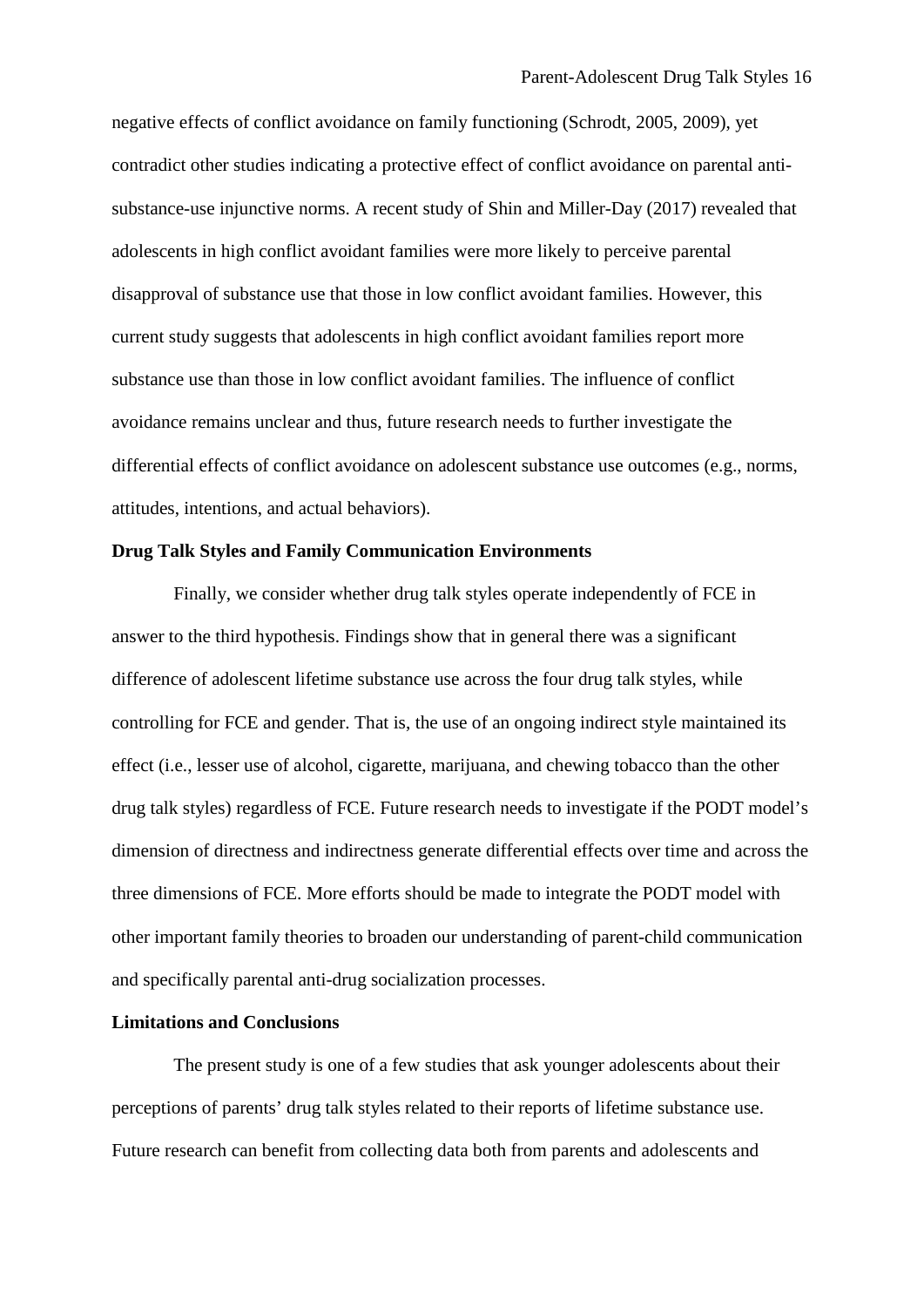examining the dyadic perspectives of parent and adolescent reports to enhance our knowledge of how parent and adolescent communication takes place. In particular, remaining questions exist about the effects when parent and adolescent report the same style or different style and how the similarity or discrepancy between parent and adolescent perceptions of drug talk styles influence risky behaviors such adolescent substance use.

Although the present study offers insight in parent-child communication about substances during early adolescence, it is not without limitations. In the current study, a single item measure using scenarios was used to identify adolescent perceptions of the four drug talk styles. Considering the statistical difficulty in testing and validating measurement of a single item with categorical response options, future researchers should put more efforts to develop a more solid and reliable instrument that enables to accurately measure four distinctive styles of parent-adolescent drug talk. Second, the study was unable to examine differences across maternal and paternal drug talk styles. It may be plausible to assume that the effects of drug talk styles vary depending on the parent conveying the messages. Future research should consider collecting youth reports of drug talk styles for mothers and fathers respectively, as well as gathering data on family structure (e.g., living with a single parent, two parents, or a legal guardian). Third, it must be carefully noted that the cross-sectional data cannot test true cause-effect relationships. Future research will benefit from longitudinal data that follows students from early adolescence, late adolescence, and into young adulthood to investigate the transitions of drug talk styles and its influences on substance use behaviors. Researchers collecting longitudinal data could empirically test our suspicion that parents tend to provide clear and direct messages early on in adolescence (e.g.,  $6<sup>th</sup>$  or  $7<sup>th</sup>$  grade) offering information and clear parental expectations about substance use, but then by the  $9<sup>th</sup>$  grade they transition into using more indirect styles; that is, offering hints and comments that serve to reinforce the earlier messages. This trajectory seems to be the case unless the adolescent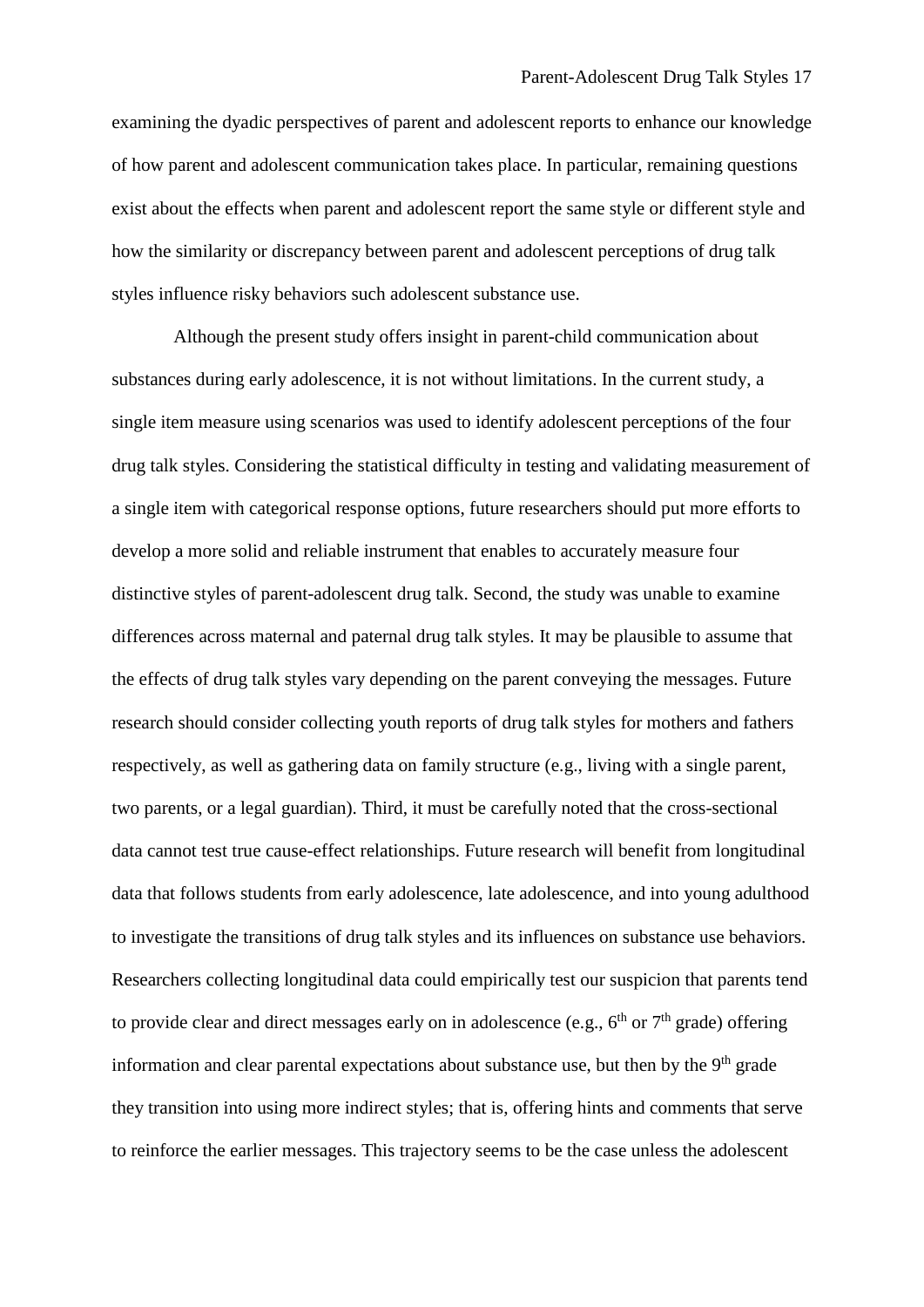begins using substances by the 9<sup>th</sup> grade. We believe that if an adolescent begins experimentation and use by the  $9<sup>th</sup>$  grade, this will then prompt an increase in direct parentchild communication about substances. It is difficult to make recommendations about the "best" approach to parental prevention efforts without a fuller understanding of the trajectory of these talks over time. Hence, we encourage future longitudinal research to test these suppositions. Lastly, a majority of the participants were European American. The findings of the present study are not generalizable to adolescents of diverse race and ethnicities. Future research should extend this line of research by recruiting more diverse population.

In summary, the present study provides important findings suggesting that parental anti-drug socialization does not take place in one universal communication way. Rather, it discovers that different types of parent-adolescent drug talks and family communication environments have differential associations with adolescent lifetime use of substances respectively. Family communication scholars should consider various communication strategies and specify recommendations for parent-adolescent drug talk styles in relation to their family communication environment when developing and implementing family-based interventions for youth substance use prevention.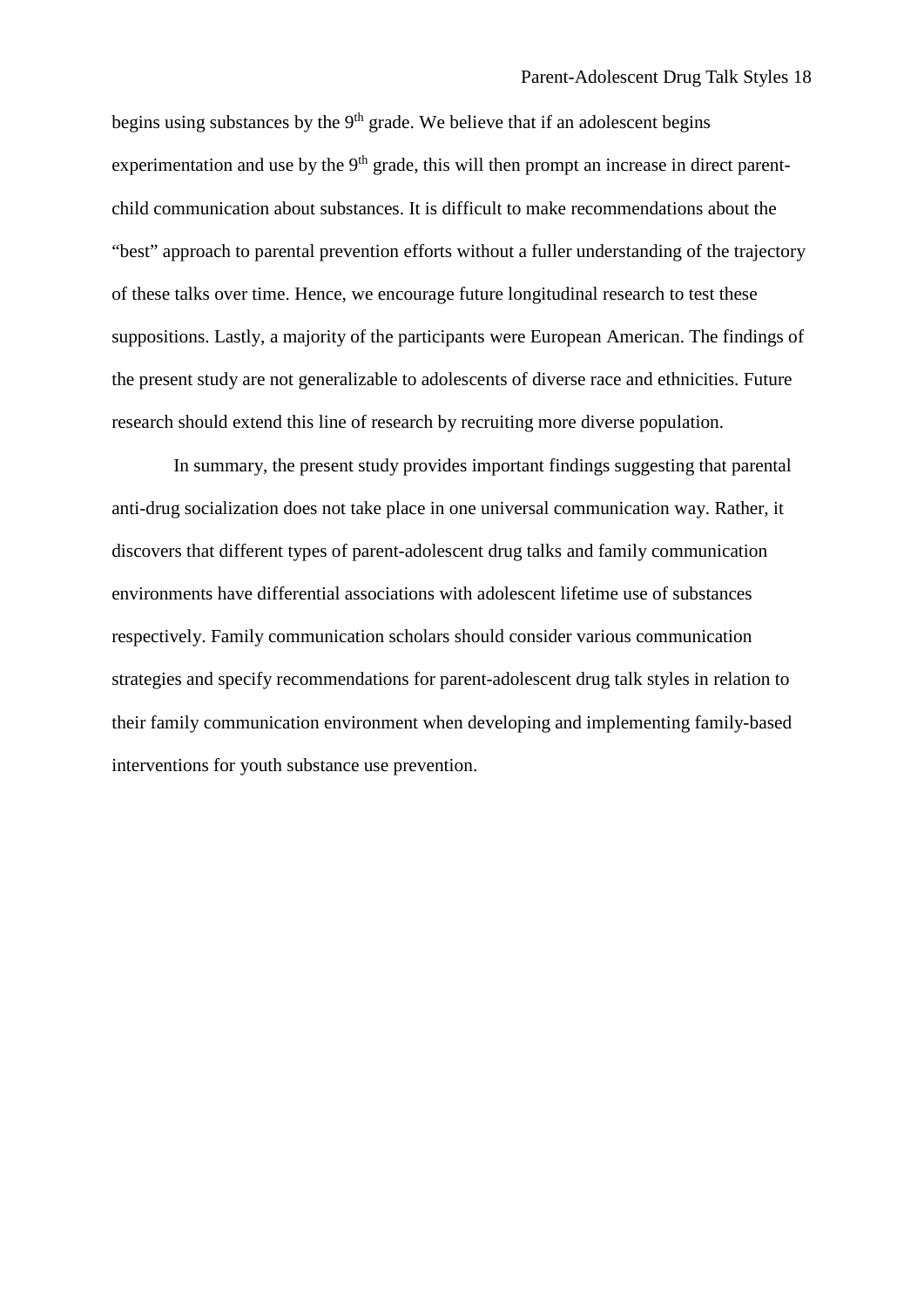#### References

American Cancer Society (2017). *Alcohol use and cancer*. Retrieved from https://www.cancer.org/cancer/cancer-causes/diet-physical-activity/alcohol-use-andcancer.html

- Baxter, L. A., Bylund, C. L., Imes, R. S., & Scheive, D. M. (2005). Family communication environments and rule-based social control of adolescents' healthy lifestyle choices. *Journal of Family Communication*, *5*, 209-227. doi: 10.1207/s15327698jfc0503\_3
- Boone, T. L., & Lefkowitz, E. S. (2007). Mother-adolescent health communication: Are all conversations created equally? *Journal of Youth and Adolescence*, *36*, 1038-1047. doi:10.1007/s10964-006-9138-2
- Brehm, S. S., & Brehm, J. W. (1981). *Psychological reactance: A theory of freedom and control.* New York, NY: Academic Press.
- Burns, M. E., & Pearson, J. C. (2011). An exploration of family communication environment, everyday talk, and family satisfaction. *Communication Studies*, *62*, 171-185. doi:10.1080/10510974.2010.523507
- Choi, H. J., Krieger, J. L., & Hecht, M. L. (2013). Reconceptualizing efficacy in substance use prevention research: Refusal response efficacy and drug resistance self-efficacy in adolescent substance use. *Health Communication*, *28*, 40-52. doi:10.1080/10410236.2012.720245
- Choi, H. J., Miller-Day, M., Shin, Y., Hecht, M. L., Pettigrew, J., Krieger, J. L., …, Graham, J. (2017). Parent prevention communication profiles and adolescent substance use: A latent profile analysis and growth curve model. *Journal of Family Communication*,
- *17*, 15-32. doi:10.1080/15267431.2016.1251920 Colby, M., Hecht, M. L., Miller-Day, M., Krieger, J. L., Syvertsen, A. K., Graham, J. W., & Pettigrew, J. (2013). Adapting school-based substance use prevention curriculum through cultural grounding: A review and exemplar of adaptation processes for rural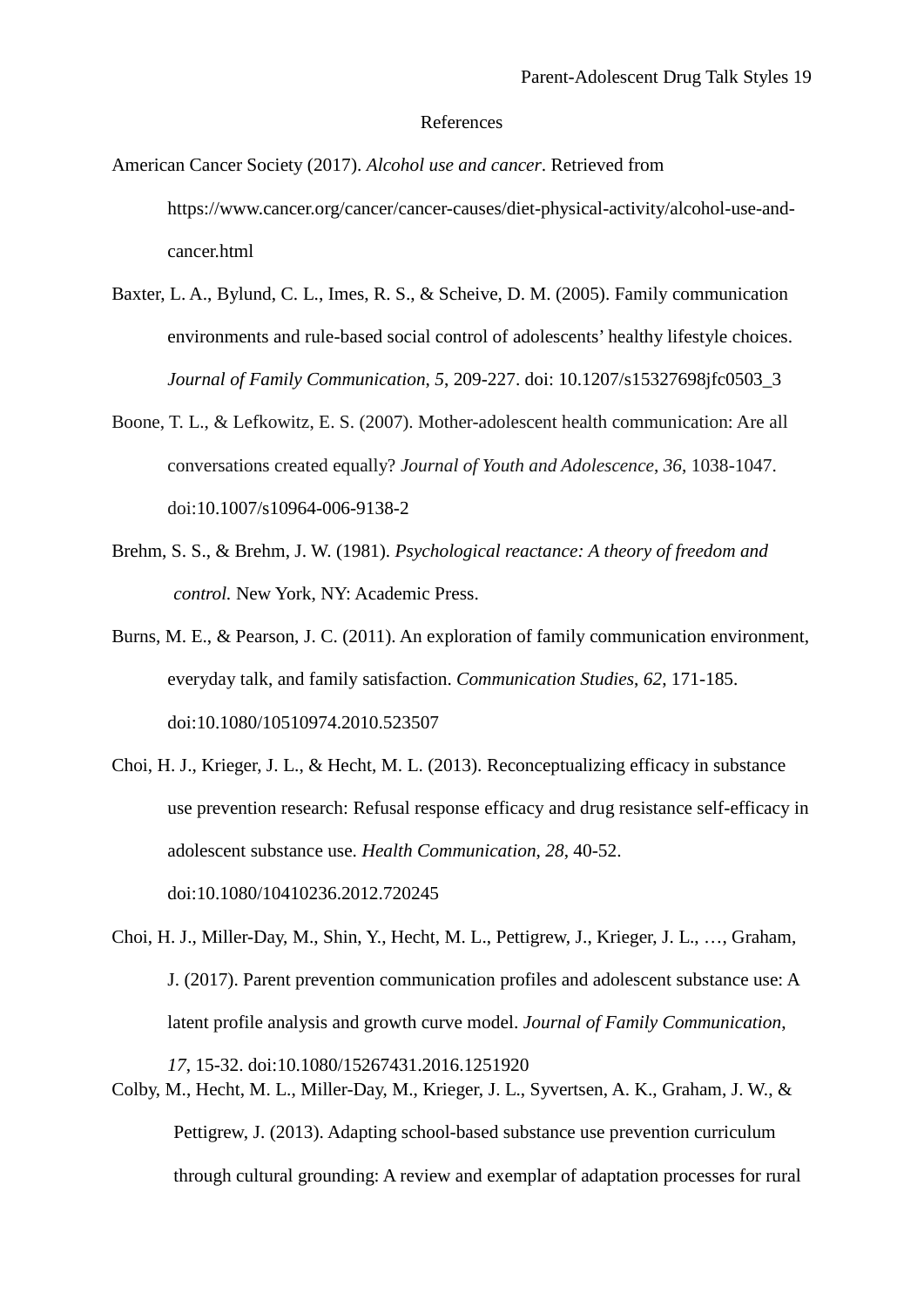schools. *American Journal of Community Psychology*, *51*, 190-205. doi:10.1007/s10464-012-9524-8

- Evans, E. A., Grella, C. E., Washington, D. L., & Upchurch, D. M. (2017). Gender and race/ethnic differences in the persistence of alcohol, drug, and poly-substance use disorders. *Drug and Alcohol Dependence*, *174*, 128-136. doi:10.1016/j.drugalcdep.2017.01.021
- Fitzpatrick, M. A., & Ritchie, L. D. (1994). Communication schemata within the family: Multiple perspectives on family interaction. *Human Communication Research*, *20*, 275-301. doi:10.1111/j.1468-2958.1994.tb00324.x
- Hansen, W. B., & Graham, J. W. (1991). Preventing alcohol, marijuana, and cigarette use among adolescents: Peer pressure resistance training versus establishing conservative norms. *Preventive Medicine*, *20*, 414-430. doi:10.1016/0091-7435(91)90039-7
- Hargreaves, D. S., McVey, D., Nairn, A., & Viner, R. M. (2013). Relative importance of individual and social factors in improving adolescent health. *Perspectives in Public Health*, *133*, 122-131. doi:10.1177/1757913912472417
- Johnston, L. D., Miech, R. A., O'Malley, P. M., Bachman, J. G., Schulenberg, J. E., & Patrick, M. E. (2018). *Monitoring the Future national survey results on drug use, 1975-2017: Overview, key findings on adolescent drug use*. Ann Arbor, MI: Institute for Social Research, The University of Michigan.
- Kam, J. A., & Middleton, A. V. (2013). The associations between parents' references to their own past substance use and youth's substance use beliefs and behaviors: A comparison of Latino and European American youth. *Human Communication Research*, *39*, 208-229. doi:10.1111/hcre.12001
- Kam, J. A., & Yang, S. (2013). Explicating how parent-child communication increases Latino and European American early adolescents' intentions to intervene in a friend's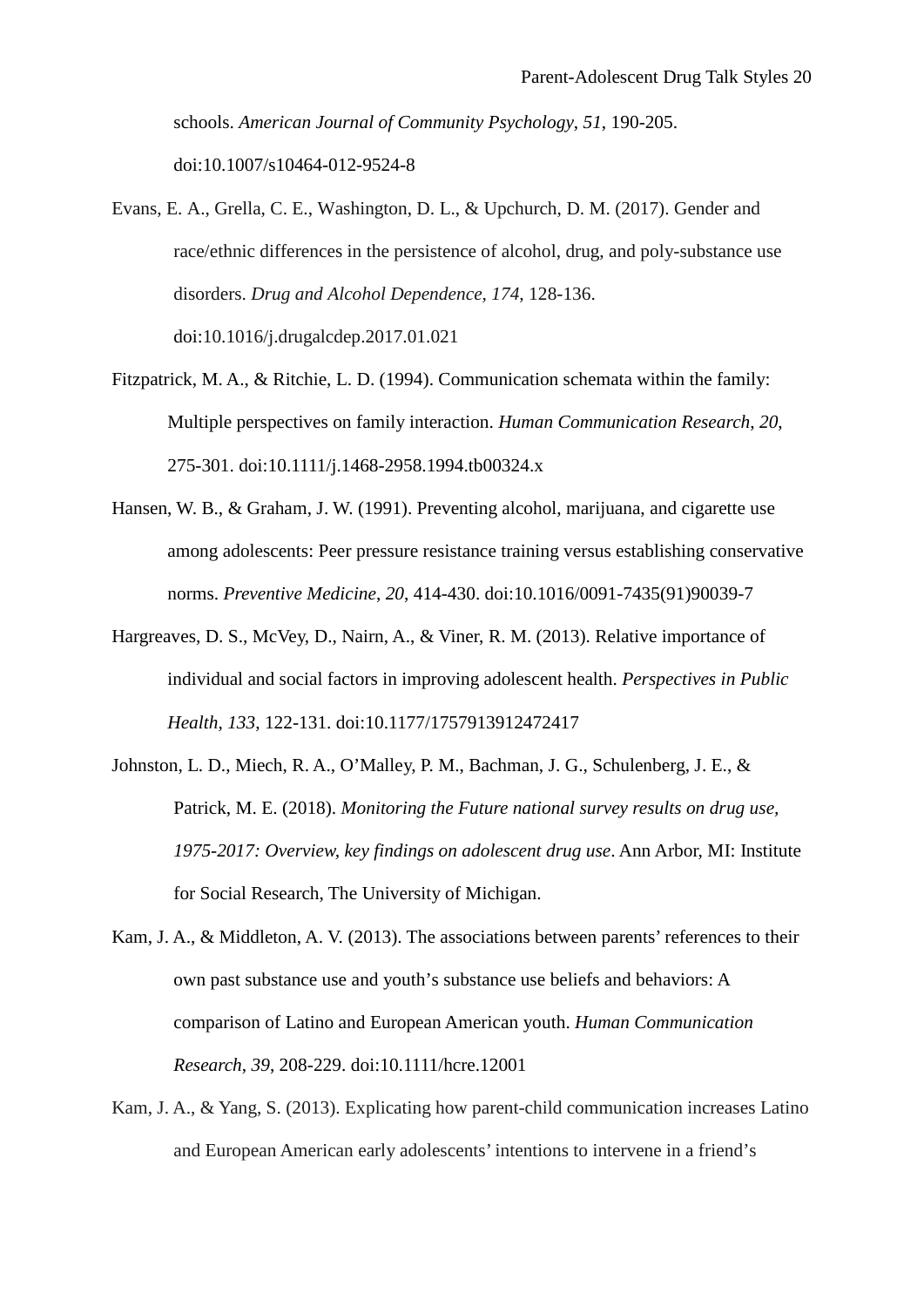substance use. *Prevention Science*, *15*, 536-546. doi:10.1007/s11121-013-0404-8

- Kelly, K. J., Comello, M. L., & Hunn, L. C. (2001). Parent-child communication, perceived sanctions against drug use, and youth drug involvement. *Adolescence*, *37*, 775-787.
- Koerner, A. F., & Fitzpatrick, M. A. (2002a). Toward a theory of family communication. *Communication Theory*, *12*, 70-91. doi:10.1111/j.1468-2885.2002.tb00260.x
- Koerner, A. F., & Fitzpatrick, M. A. (2002b). Understanding family communication patterns and family functioning: The roles of conversation orientation and conformity orientation. *Communication Yearbook*, *26*, 36-68.
- Koesten, J., Schrodt, P., & Ford, D. J. (2009). Cognitive flexibility as a mediator of family communication environments and young adults' well-being. *Health Communication*, *24*, 82-94. doi:10.1080/10410230802607024
- Kuntsche, E., Knibbe, R., Engels, R., & Gmel, G. (2007). Drinking motives as mediators of the link between alcohol expectancies and alcohol use among adolescents. *Journal of Studies on Alcohol and Drugs*, *68*, 76-85. doi:10.15288/jsad.2007.68.76
- Le Poire, B. A. (1995). Inconsistent nurturing as control theory: Implications for communication-based research and treatment programs. *Journal of Applied Communication Research*, *23*, 60–74. doi:10.1080/00909889509365414
- Miller-Day, M. (2008). Talking to youth about drugs: What do youth say about parental strategies? *Family Relations*, *57*, 1-12. doi:10.1111/j.1741-3729.2007.00478.x
- Miller-Day, M., & Dodd, A. (2004). Toward a descriptive model of parent-offspring communication about alcohol and other drugs. *Journal of Social and Personal Relationships*, *21*, 73-95. doi:10.1177/0265407504039846
- Miller-Day, M., & Kam, J. A. (2010). More than just openness: Developing and validating a measure of targeted parent-child communication about alcohol. *Health Communication*, *25*, 293-302. doi:10.1080/10410231003698952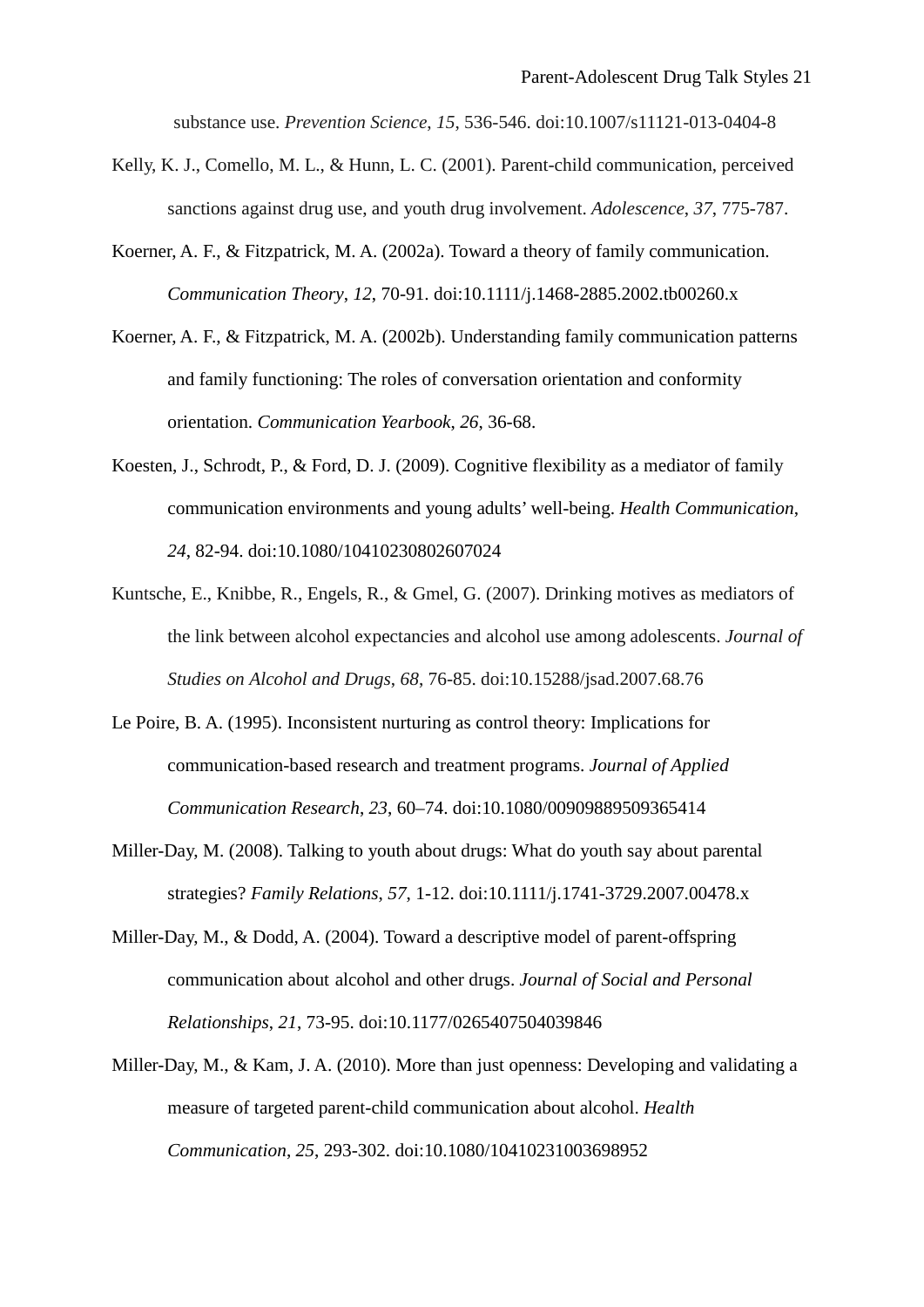- Nash, S. G., McQueen, A., & Bray, J. H. (2005). Pathways to adolescent alcohol use: Family environment, peer influence, and parental expectations. *Journal of Adolescent Health*, *37*, 19–28. doi:10.1016/j.jadohealth.2004.06.004
- National Institute on Drug Abuse (2016). *Substance use in women*. Retrieved from <https://www.drugabuse.gov/publications/research-reports/substance-use-in-women>
- Newton-Howes, G., & Boden, J. M. (2015). Relation between age of first drinking and mental health and alcohol and drug disorders in adulthood: evidence from a 35-year cohort study. *Addiction*, *111*, 637-644. doi:10.1111/add.13230
- Paul, C., Fitzjohn, J., Herbison, P., & Dickson, N. (2000). The determinants of sexual intercourse before age 16. *Journal of Adolescent Health*, *27*, 136-147. doi:10.1016/S1054-139X(99)00095-6
- Pettigrew, J., Graham, J., Hecht, M. L., Miller-Day, M., Krieger, J. L., & Shin. Y. (2014). Adherence and delivery: Implementation quality and program outcomes for the 7th grade keepin' it REAL program. *Prevention Science*, 1-10. doi:10.1007/s11121-014-0459-1
- Pettigrew, J., Miller-Day, M., Shin, Y., Krieger, J. L, Hecht, M. L., & Graham, J. W. (2018). Parental messages about substances in early adolescence: Extending a model of drug talk styles. *Health Communication*, *33*, 349-358. doi: 10.1080/10410236.2017.1283565
- Pettigrew, J., Shin, Y., Stein, J. B., & Van Raalte, L. J. (2017). Family communication and adolescent alcohol use in Nicaragua, Central America: A test of primary socialization theory. *Journal of Family Communication*, 17, 33-48. doi:10.1080/15267431.2016.1251921
- Reimuller, A., Hussong, A., & Ennett, S. T. (2011). The influence of alcohol-specific communication on adolescent alcohol use and alcohol-related consequences.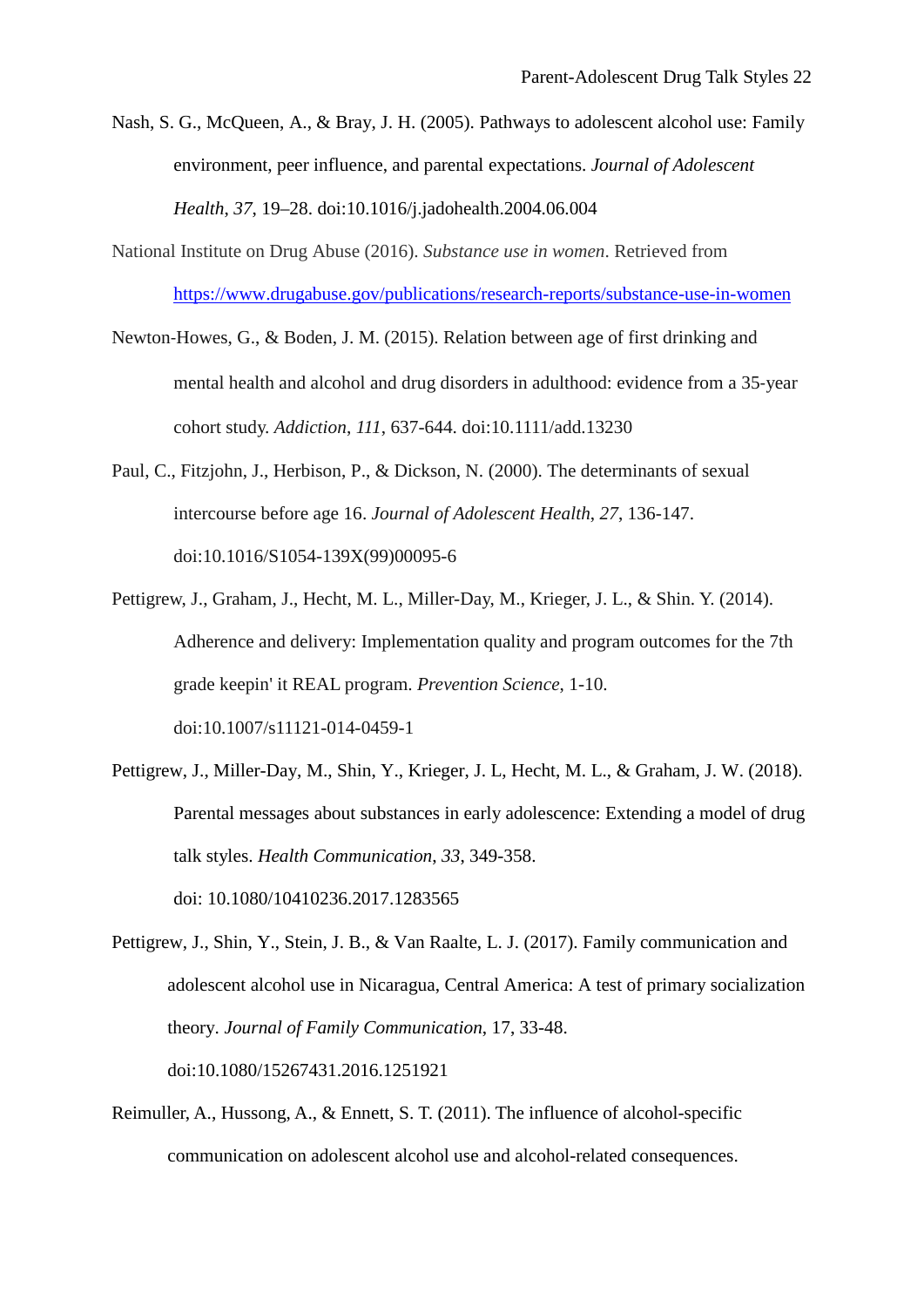*Prevention Science*, *12*, 389-400. doi:10.1007/s11121-011-0227-4

- Ritchie, L. D. (1991). Family communication patterns: An epistemic analysis and conceptual reinterpretation. *Communication Research*, *18*, 548-565.
- Ritchie, L., D., & Fitzpatrick, M. A. (1990). Family communication patterns: Measuring intrapersonal perceptions of interpersonal relationships. *Communication Research*, *17*, 523-544.
- Schrodt, P. (2005). Family communication schemata and the circumplex model of Family functioning. *Western Journal of Communication*, *69*, 359-376. doi:10.1080/10570310500305539
- Schrodt, P. (2009). Family strength and satisfaction as functions of family communication environments. *Communication Quarterly*, *57*, 171-186. doi:10.1080/01463370902881650
- Shin, Y., Lee, J. K., Lu, Y., & Hecht, M. L. (2016). Exploring parental influence on the progression of alcohol use in Mexican-heritage youth: A latent transition analysis. *Prevention Science*, *17*, 188-198. doi:10.1007/s11121-015-0596-1
- Shin, Y., & Miller-Day, M. (2017). A longitudinal study of parental anti substance-use socialization for early adolescents' substance use behaviors. *Communication Monographs*, *84*, 277-297. doi: 10.1080/03637751.2017.1300821
- Shin, Y., Pettigrew, J., Miler-Day, M., Hecht, M. L., & Krieger, J. L. (in press). Trends of parent-adolescent drug talk styles in early adolescence. *Health Communication*. doi:10.1080/10410236.2018.1437522
- Spoth, R., Trudeau, L., Guyll, M., Shin, C., & Redmond, C. (2009). Universal intervention effects on substance use among young adults mediated by delayed adolescent substance initiation. *Journal of Consulting and Clinical Psychology*, *77*, 620-632. doi:10.1037/a0016029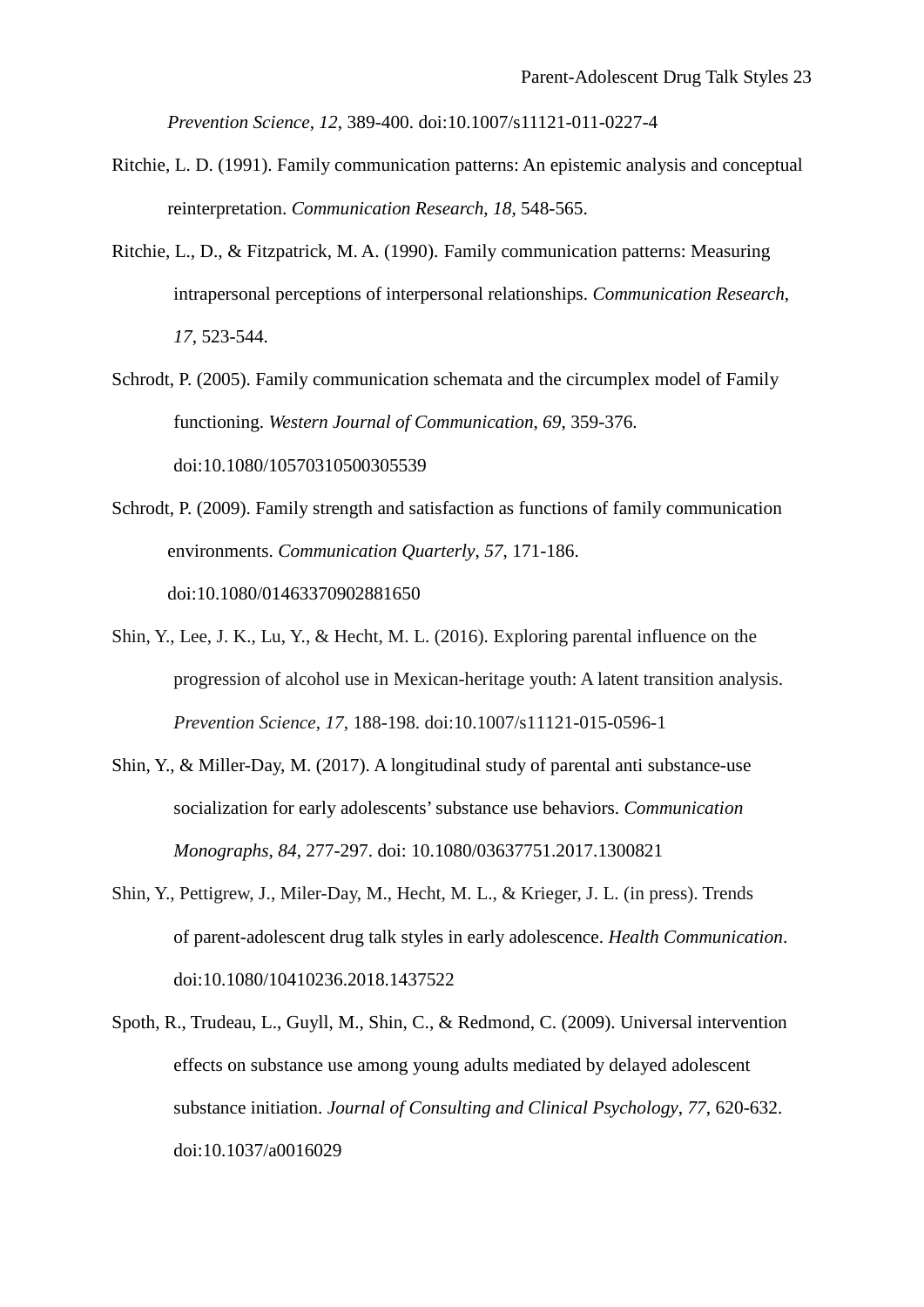| Lifetime Alcohol Use                   |                             |                        |                       |                          |                         |  |  |  |  |
|----------------------------------------|-----------------------------|------------------------|-----------------------|--------------------------|-------------------------|--|--|--|--|
| Total $(N = 701)$                      |                             | <b>Situated Direct</b> | <b>Ongoing Direct</b> | Situated Indirect        | <b>Ongoing Indirect</b> |  |  |  |  |
| <b>Situated Direct</b>                 | $M = 4.64$                  |                        |                       |                          |                         |  |  |  |  |
| $(N = 94)$                             | $(SD = 3.41)$               |                        |                       |                          |                         |  |  |  |  |
| <b>Ongoing Direct</b>                  | $M = 5.10$                  | .171                   |                       |                          |                         |  |  |  |  |
| $(N = 115)$                            | $(SD = 2.97)$               |                        |                       |                          |                         |  |  |  |  |
| <b>Situated Indirect</b>               | $M = 3.81$                  | $.034*$                | $.000***$             |                          |                         |  |  |  |  |
| $(N = 251)$                            | $(SD = 2.80)$               |                        |                       |                          |                         |  |  |  |  |
| <b>Ongoing Indirect</b>                | $M = 3.07$                  | $.000$ ***             | $.000***$             | $.005**$                 |                         |  |  |  |  |
| $(N = 241)$                            | $(SD = 2.63)$               |                        |                       |                          |                         |  |  |  |  |
| Lifetime Cigarette Use                 |                             |                        |                       |                          |                         |  |  |  |  |
| Total $(N = 706)$                      |                             | <b>Situated Direct</b> | <b>Ongoing Direct</b> | Situated Indirect        | Ongoing Indirect        |  |  |  |  |
| <b>Situated Direct</b>                 | $M = 3.14$                  |                        |                       |                          |                         |  |  |  |  |
| $(N = 94)$                             | $(SD = 3.56)$               |                        |                       |                          |                         |  |  |  |  |
| <b>Ongoing Direct</b>                  | $M = 4.35$                  | $.002**$               |                       |                          |                         |  |  |  |  |
| $(N = 117)$                            | $(SD = 3.68)$               |                        |                       |                          |                         |  |  |  |  |
| <b>Situated Indirect</b>               | $M = 2.33$                  | $.017*$                | $.000***$             |                          |                         |  |  |  |  |
| $(N = 253)$                            | $(SD = 2.56)$               |                        |                       |                          |                         |  |  |  |  |
| Ongoing Indirect                       | $M = 1.92$                  | $.000***$              | $.000***$             | .100                     |                         |  |  |  |  |
| $(N = 242)$                            | $(SD = 2.18)$               |                        |                       |                          |                         |  |  |  |  |
|                                        |                             |                        |                       |                          |                         |  |  |  |  |
| Lifetime Marijuana Use                 |                             |                        |                       |                          |                         |  |  |  |  |
| Total $(N = 703)$                      |                             | <b>Situated Direct</b> | <b>Ongoing Direct</b> | Situated Indirect        | Ongoing Indirect        |  |  |  |  |
| <b>Situated Direct</b>                 | $M = 1.71$                  |                        |                       |                          |                         |  |  |  |  |
| $(N = 93)$                             | $(SD = 1.70)$               |                        |                       |                          |                         |  |  |  |  |
| <b>Ongoing Direct</b>                  | $M = 2.25$                  | $.004**$               |                       |                          |                         |  |  |  |  |
| $(N = 116)$                            | $(SD = 2.05)$               |                        |                       |                          |                         |  |  |  |  |
| Situated Indirect                      | $M = 1.46$                  | .217                   | $.000***$             |                          |                         |  |  |  |  |
| $(N = 252)$                            | $(SD = 1.34)$               |                        |                       |                          |                         |  |  |  |  |
| <b>Ongoing Indirect</b>                | $M = 1.22$                  | $.010*$                | $.000***$             | $.063+$                  |                         |  |  |  |  |
| $(N = 242)$                            | $(SD = .88)$                |                        |                       |                          |                         |  |  |  |  |
| Lifetime Chewing Tobacco Use           |                             |                        |                       |                          |                         |  |  |  |  |
| Total $(N = 706)$                      |                             |                        |                       |                          |                         |  |  |  |  |
|                                        |                             | <b>Situated Direct</b> | <b>Ongoing Direct</b> | <b>Situated Indirect</b> | Ongoing Indirect        |  |  |  |  |
| <b>Situated Direct</b>                 | $M = 2.50$                  |                        |                       |                          |                         |  |  |  |  |
| $(N = 94)$                             | $(SD = 2.54)$               |                        |                       |                          |                         |  |  |  |  |
| <b>Ongoing Direct</b>                  | $M = 2.28$                  | .912                   |                       |                          |                         |  |  |  |  |
|                                        |                             |                        |                       |                          |                         |  |  |  |  |
| $(N = 117)$                            | $(SD = 2.26)$               |                        |                       |                          |                         |  |  |  |  |
| <b>Situated Indirect</b>               | $M = 1.78$                  | $.032*$                | $.029*$               |                          |                         |  |  |  |  |
| $(N = 253)$                            | $(SD = 1.97)$               |                        |                       |                          |                         |  |  |  |  |
| <b>Ongoing Indirect</b><br>$(N = 242)$ | $M = 1.60$<br>$(SD = 1.75)$ | $.006**$               | $.005**$              | .404                     |                         |  |  |  |  |

*Note.* ANCOVA Fisher's Least Significant Difference (LSD) post hoc analysis results.  $p = .06^{\circ}$ ; *p*  $<0.05*; p < 0.01**; p < 0.001***$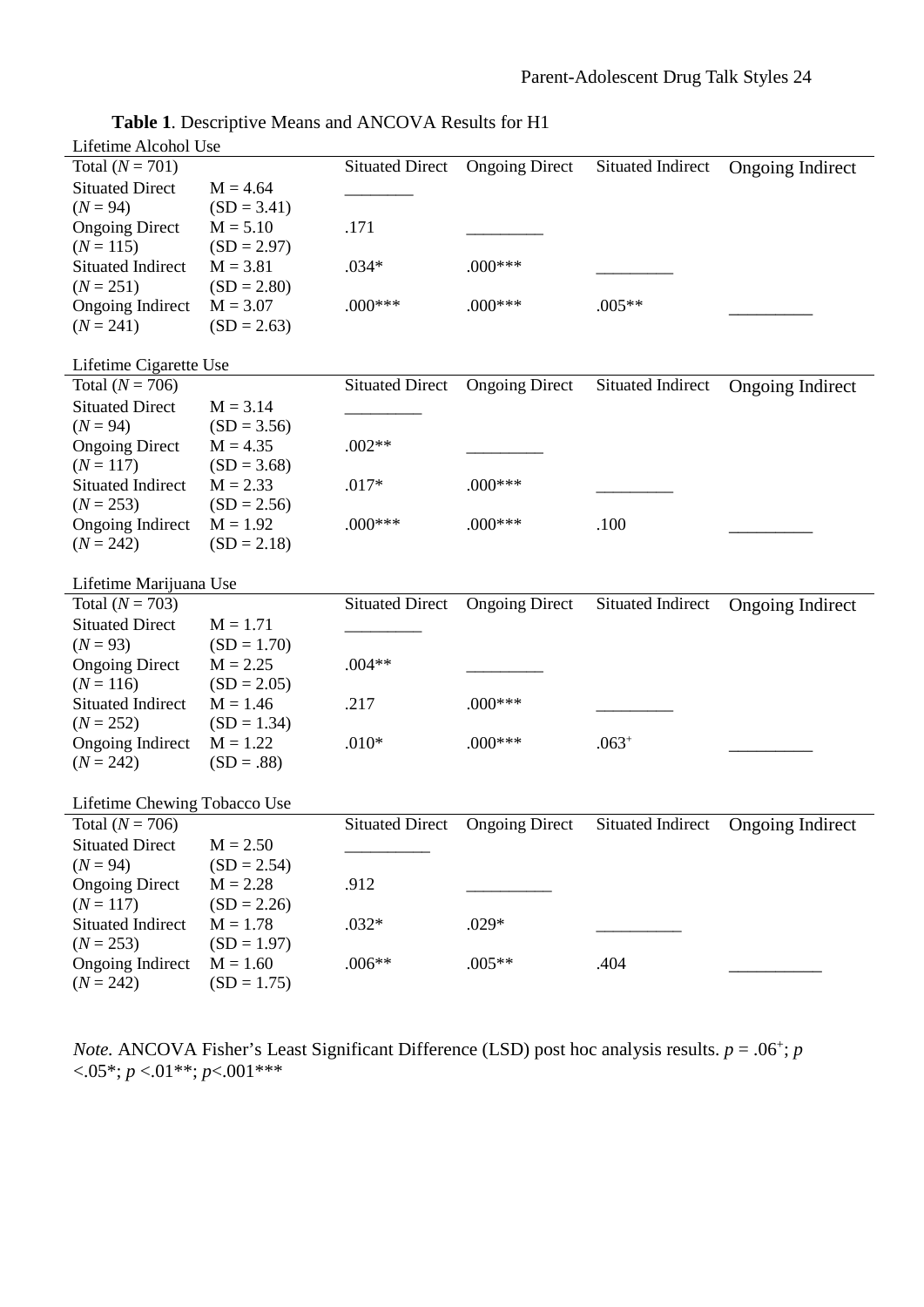| Lifetime Alcohol Use         |               |                        |                       |                          |                         |  |  |  |  |
|------------------------------|---------------|------------------------|-----------------------|--------------------------|-------------------------|--|--|--|--|
| Total ( $N = 674$ )          |               | <b>Situated Direct</b> | <b>Ongoing Direct</b> | Situated Indirect        | <b>Ongoing Indirect</b> |  |  |  |  |
| <b>Situated Direct</b>       | $M = 4.65$    |                        |                       |                          |                         |  |  |  |  |
| $(N = 92)$                   | $(SD = 3.43)$ |                        |                       |                          |                         |  |  |  |  |
| <b>Ongoing Direct</b>        | $M = 5.10$    | .429                   |                       |                          |                         |  |  |  |  |
| $(N = 110)$                  | $(SD = 2.96)$ |                        |                       |                          |                         |  |  |  |  |
| <b>Situated Indirect</b>     | $M = 3.79$    | $.049*$                | $.002**$              |                          |                         |  |  |  |  |
| $(N = 241)$                  | $(SD = 2.76)$ |                        |                       |                          |                         |  |  |  |  |
| <b>Ongoing Indirect</b>      | $M = 3.07$    | $.000***$              | $.000***$             | $.016*$                  |                         |  |  |  |  |
| $(N = 231)$                  | $(SD = 2.62)$ |                        |                       |                          |                         |  |  |  |  |
| Lifetime Cigarette Use       |               |                        |                       |                          |                         |  |  |  |  |
| Total $(N = 678)$            |               | <b>Situated Direct</b> | <b>Ongoing Direct</b> | Situated Indirect        | Ongoing Indirect        |  |  |  |  |
| <b>Situated Direct</b>       | $M = 3.18$    |                        |                       |                          |                         |  |  |  |  |
| $(N = 92)$                   | $(SD = 3.59)$ |                        |                       |                          |                         |  |  |  |  |
| <b>Ongoing Direct</b>        | $M = 4.30$    | $.010*$                |                       |                          |                         |  |  |  |  |
| $(N = 112)$                  | $(SD = 3.70)$ |                        |                       |                          |                         |  |  |  |  |
| <b>Situated Indirect</b>     | $M = 2.27$    | $.029*$                | $.000***$             |                          |                         |  |  |  |  |
| $(N = 243)$                  | $(SD = 2.47)$ |                        |                       |                          |                         |  |  |  |  |
| Ongoing Indirect             | $M = 1.90$    | $.005**$               | $.000***$             | .334                     |                         |  |  |  |  |
| $(N = 231)$                  | $(SD = 2.17)$ |                        |                       |                          |                         |  |  |  |  |
| Lifetime Marijuana Use       |               |                        |                       |                          |                         |  |  |  |  |
| Total $(N = 675)$            |               | <b>Situated Direct</b> | <b>Ongoing Direct</b> | Situated Indirect        | Ongoing Indirect        |  |  |  |  |
| <b>Situated Direct</b>       | $M = 1.73$    |                        |                       |                          |                         |  |  |  |  |
| $(N = 91)$                   | $(SD = 1.72)$ |                        |                       |                          |                         |  |  |  |  |
| <b>Ongoing Direct</b>        | $M = 2.22$    | $.012*$                |                       |                          |                         |  |  |  |  |
| $(N = 111)$                  | $(SD = 2.02)$ |                        |                       |                          |                         |  |  |  |  |
| <b>Situated Indirect</b>     | $M = 1.44$    | .304                   | $.000***$             |                          |                         |  |  |  |  |
| $(N = 242)$                  | $(SD = 1.28)$ |                        |                       |                          |                         |  |  |  |  |
| <b>Ongoing Indirect</b>      | $M = 1.22$    | $.057+$                | $.000***$             | .216                     |                         |  |  |  |  |
| $(N = 231)$                  | $(SD = .88)$  |                        |                       |                          |                         |  |  |  |  |
|                              |               |                        |                       |                          |                         |  |  |  |  |
| Lifetime Chewing Tobacco Use |               |                        |                       |                          |                         |  |  |  |  |
| Total $(N = 678)$            |               | <b>Situated Direct</b> | <b>Ongoing Direct</b> | <b>Situated Indirect</b> | <b>Ongoing Indirect</b> |  |  |  |  |
| <b>Situated Direct</b>       | $M = 2.53$    |                        |                       |                          |                         |  |  |  |  |
| $(N = 92)$                   | $(SD = 2.56)$ |                        |                       |                          |                         |  |  |  |  |
| <b>Ongoing Direct</b>        | $M = 2.33$    | .843                   |                       |                          |                         |  |  |  |  |
| $(N = 112)$                  | $(SD = 2.30)$ |                        |                       |                          |                         |  |  |  |  |
| <b>Situated Indirect</b>     | $M = 1.79$    | $.061^{+}$             | .078                  |                          |                         |  |  |  |  |
| $(N = 243)$                  | $(SD = 2.00)$ |                        |                       |                          |                         |  |  |  |  |
| <b>Ongoing Indirect</b>      | $M = 1.61$    | $.025*$                | $.032*$               | .572                     |                         |  |  |  |  |
| $(N = 231)$                  | $(SD = 1.77)$ |                        |                       |                          |                         |  |  |  |  |

**Table 2**. Descriptive Means and ANCOVA Results for H2

*Note.* ANCOVA Fisher's Least Significant Difference (LSD) post hoc analysis results.  $p = .06^{\circ}$ ; *p* <.05\*; *p* <.01\*\*; *p* <.001\*\*\*